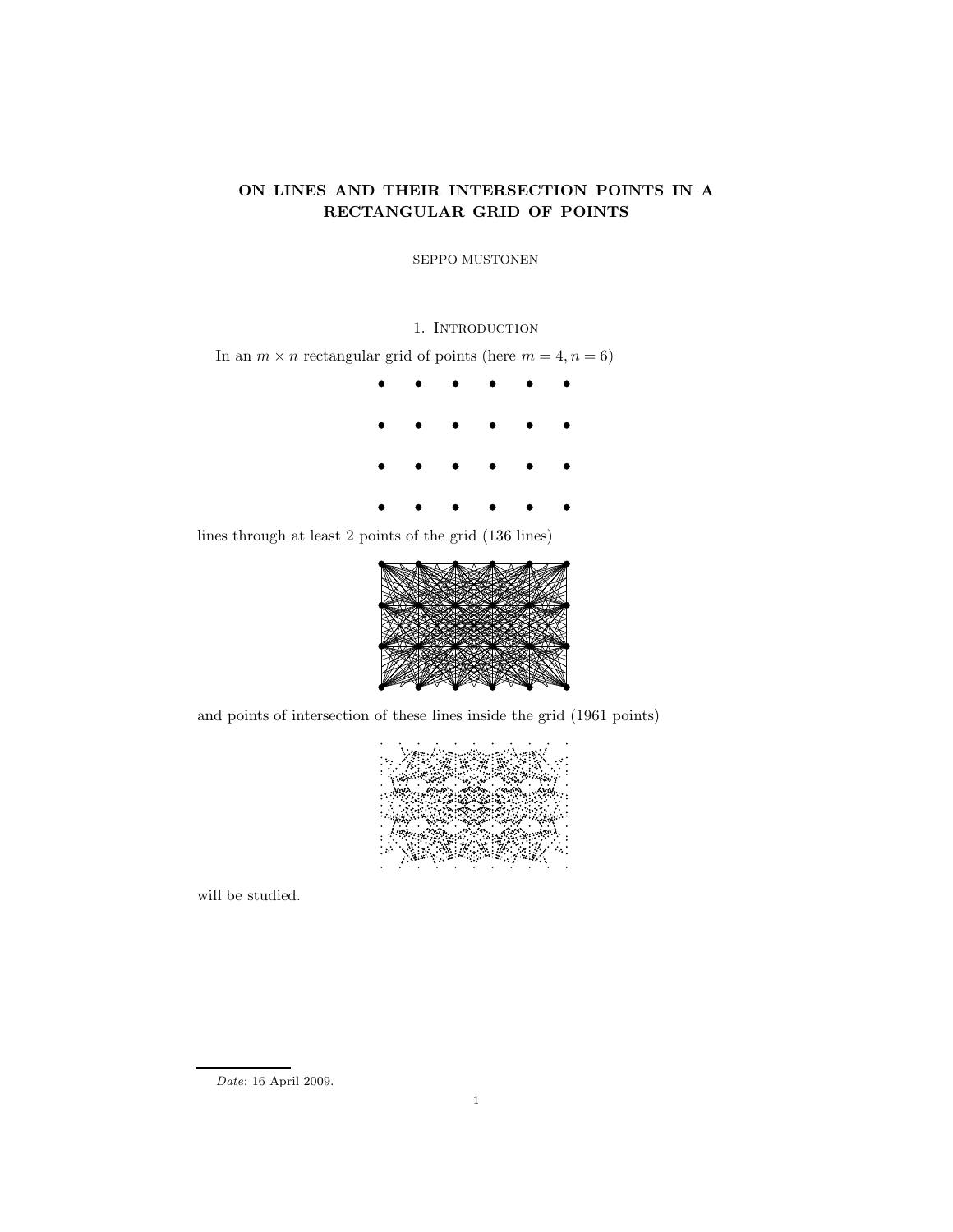In sequel, the number of lines through at least 2 points of the grid is denoted  $L(m, n)$  and the number of intersection points of these lines inside (or on the border of) the grid is denoted  $S(m, n)$ . The number of lines through exactly j points of the grid is denoted  $L_j(m, n)$  so that

(1) 
$$
L(m, n) = \sum_{j=2}^{\max(m, n)} L_j(m, n).
$$

Furthermore, let  $L(n) = L(n, n)$ ,  $L_j(n) = L_j(n, n)$ , and  $S(n) = S(n, n)$ .

I got interested in these lines and points during my earlier study [2]. In particular, I calculated the number of intersection points  $S(n)$  for  $n = 2, \ldots, 11$ :

$$
\begin{array}{ccccccccccc} n & 2 & 3 & 4 & 5 & 6 & 7 & 8 & 9 & 10 & 11 \\ S(n) & 5 & 37 & 405 & 2225 & 11641 & 35677 & 114409 & 295701 & 718469 & 1475709 \end{array}
$$

(Notation  $sect(n - 1)$  was used for  $S(n)$  in [2].) These numbers were originally computed by brute force. Thus all possible  $n^7(n+1)/2$  points of intersection between lines from  $(X_1, Y_1)$  to  $(X_2, Y_2)$  and from  $(X_3, Y_3)$  to  $(X_4, Y_4)$  were listed for  $X_1 = 0, \ldots, n-1, X_2 = X_1, \ldots, n-1$ , and for remaining 6 coordinates from 0 to  $n-1$ . Most of the points were then generated multiple times and these multiplicities were then removed after sorting the list of points.

Now, an essentially more effective procedure is adopted by first determining all distinct lines through at least 2 points of the grid and then the required points of intersection by a balanced tree search and insertion algorithm described in [1].

Currently, values of  $S(n)$  have been computed for  $n = 2, \ldots, 30$  and they together with corresponding  $L(n)$  values are given in Table 1.

Integer sequences  $L(m, n)$  and  $S(m, n)$  will now be examined.

#### 2. Lines through grid points

The  $L(n)$  numbers can be found in [3] as sequence A018808. There also a formula

(2) 
$$
L(n) = \frac{1}{2}[f(n, 1) - f(n, 2)]
$$

where

(3) 
$$
f(n,k) = \sum_{\substack{-n < x < n \\ -n < y < n \\ (x,y)=k}} (n-|x|)(n-|y|)
$$

is given without any reference about its origin. It will be seen that the formula is correct, in principle, but a better formulation for (3) is

(4) 
$$
f(n,k) = \sum_{\substack{n < kx < n \\ -n < y < n \\ (x,y) = 1}} (n - |kx|)(n - |ky|)
$$

In [3] also some related integer sequences like A018809 (Number of lines through exactly 2 points of an  $n \times n$  grid of points) are presented correctly but with an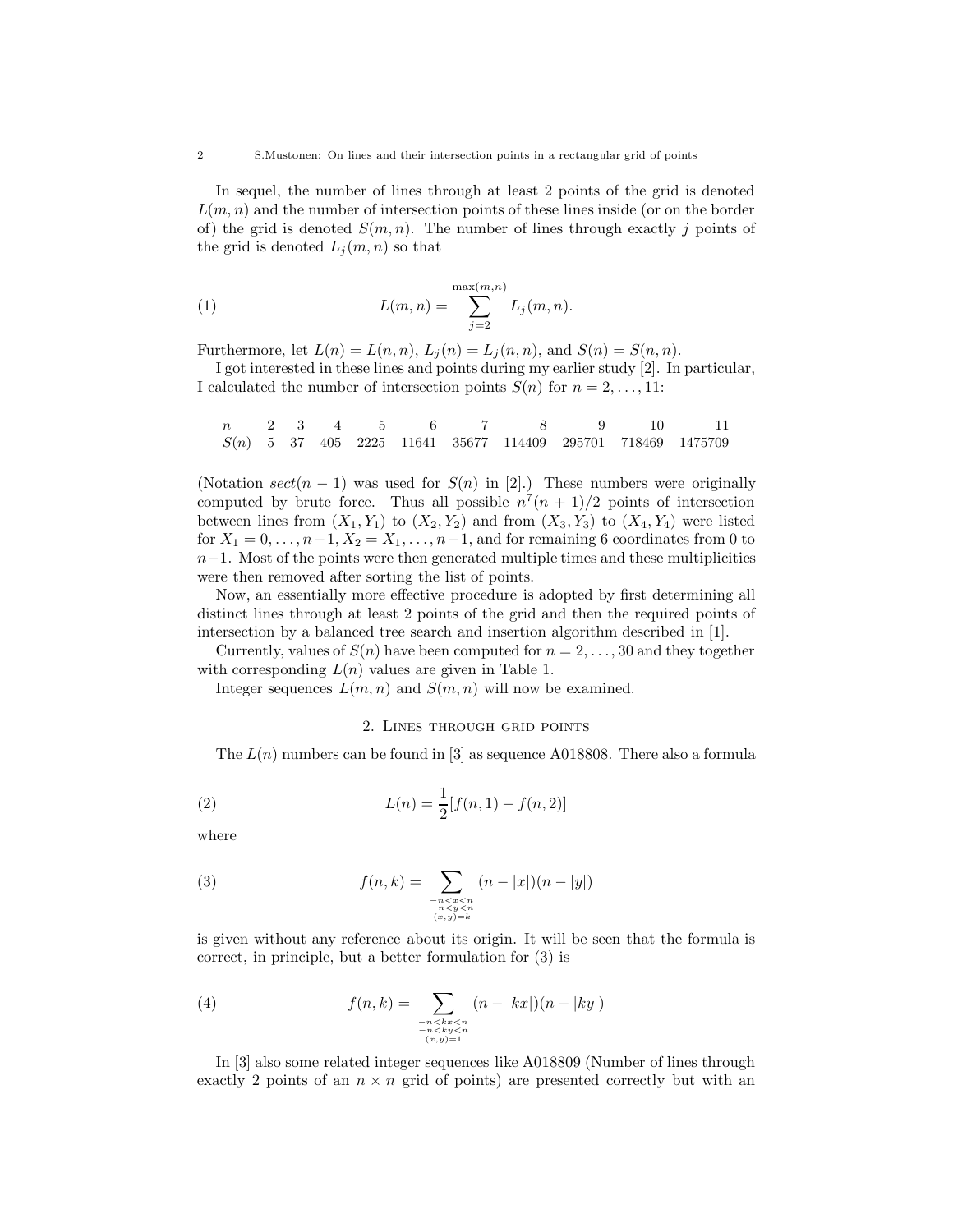| $\boldsymbol{n}$ | L(n)   | S(n)       |
|------------------|--------|------------|
| $\overline{2}$   | 6      |            |
| 3                | 20     | 37         |
| $\overline{4}$   | 62     | 405        |
| $\overline{5}$   | 140    | 2225       |
| 6                | 306    | 11641      |
| $\overline{7}$   | 536    | 35677      |
| 8                | 938    | 114409     |
| 9                | 1492   | 295701     |
| 10               | 2306   | 718469     |
| 11               | 3296   | 1475709    |
| 12               | 4722   | 3093025    |
| 13               | 6460   | 5771929    |
| 14               | 8830   | 10895273   |
| 15               | 11568  | 18785841   |
| 16               | 14946  | 31414269   |
| 17               | 18900  | 50274501   |
| 18               | 23926  | 81288641   |
| 19               | 29544  | 124066161  |
| 20               | 36510  | 190860537  |
| 21               | 44388  | 282399889  |
| 22               | 53586  | 411505049  |
| 23               | 63648  | 580614301  |
| 24               | 75674  | 824814797  |
| 25               | 88948  | 1138709849 |
| 26               | 104374 | 1570665877 |
| 27               | 121032 | 2115178249 |
| 28               | 139966 | 2833746309 |
| 29               | 160636 | 3732420861 |
| 30               | 184466 | 4937226173 |

TABLE 1. Number of lines  $L(n)$  and points of intersection  $S(n)$ 

invalid formula

$$
L_2(n) = \frac{1}{2}[f(n,4) - 2f(n,3) + f(n,2)].
$$

This formula should read

(5) 
$$
L_2(n) = \frac{1}{2}[f(n,3) - 2f(n,2) + f(n,1)].
$$

A similar flaw<sup>1</sup> appears at least in formulas of sequences A018810, A018811, A018812 for  $L_j(n)$ ,  $j = 3, 4, 5$ , and A119437.

Thus the correct formula for  $j = 2, 3, \ldots, n$  is

(6) 
$$
L_j(n) = \frac{1}{2}[f(n, j+1) - 2f(n, j) + f(n, j-1)]
$$

and it, for example, satisfies (1).

# 3. Lines in a rectangular grid

It will be shown first that

 $^1\!$  Formulas were corrected on April 25, 2009 in [3].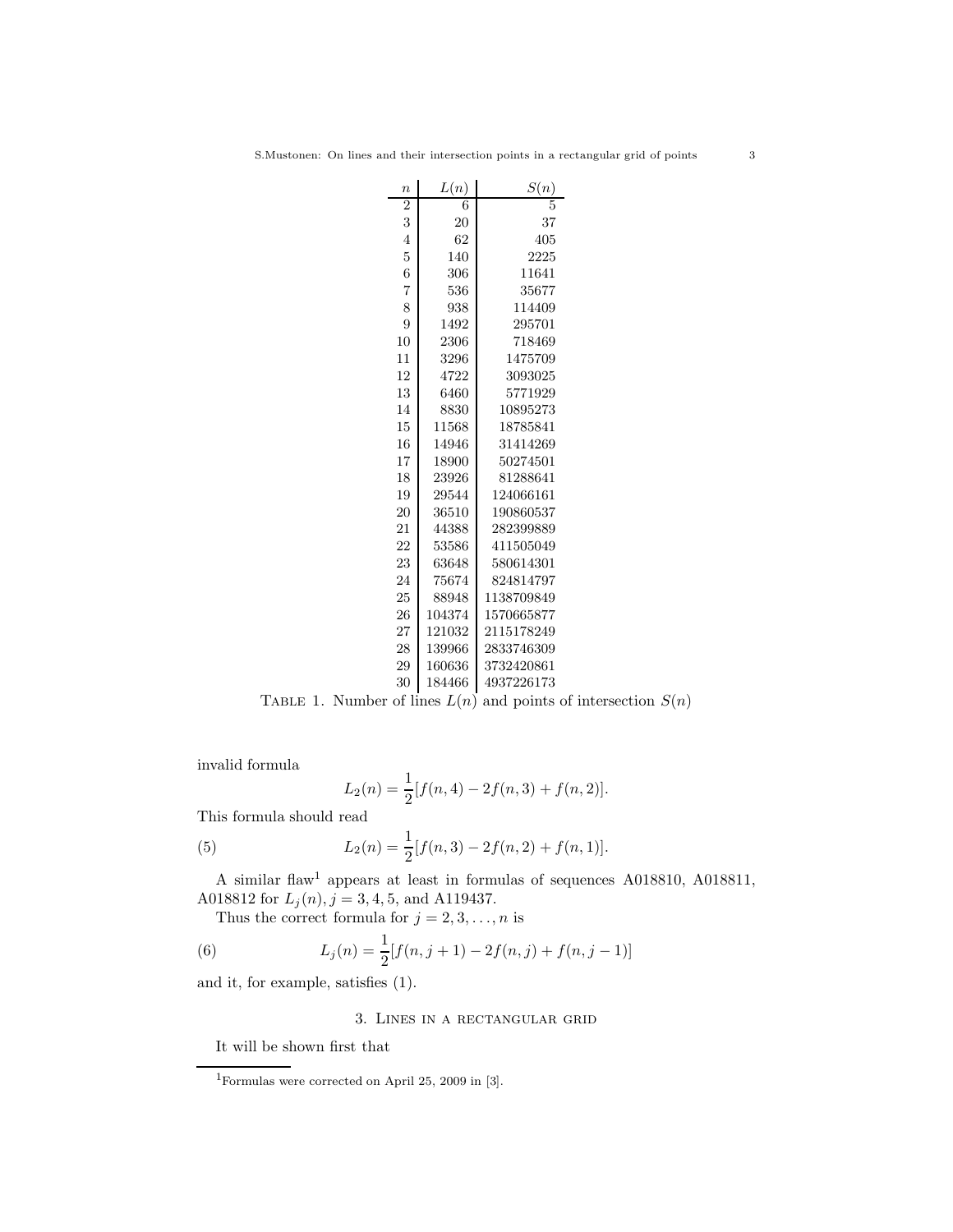(7) 
$$
L(m, n) = \frac{1}{2} [f(m, n, 1) - f(m, n, 2)]
$$

where

(8) 
$$
f(m, n, k) = \sum_{\substack{-n < kx < n \\ -m < ky < m \\ (x, y) = 1}} (n - |kx|)(m - |ky|).
$$

Let  $(u_1, v_1)$  and  $(u_2, v_2)$  be two points in an  $m \times n$  grid. Then the line through these two points has the equation

(9) 
$$
(u_2 - u_1)v - (v_2 - v_1)u = v_1(u_2 - u_1) - u_1(v_2 - v_1)
$$

where the differences

(10) 
$$
x = u_2 - u_1, \qquad y = v_2 - v_1
$$

determine the slope of the line and  $-n < x < n$ ,  $-m < y < m$ .

It is easy to see that the number of right triangles with vertices in the grid points and having vertical and horizontal legs  $x, y$  is

(11) 
$$
g_{m,n}(x,y) = \begin{cases} (n-|x|)(m-|y|), & \text{if } |x| < n \text{ and } |y| < m; \\ 0 & \text{otherwise} \end{cases}
$$

since the leg x can be selected in  $n - |x|$  ways and the leg y in  $m - |y|$  ways within the  $m \times n$  grid of points. If  $x = 0$  or  $y = 0$ , the triangle reduces to a vertical or a horizontal line segment.

However,  $g_{m,n}(x, y)$  typically exceeds the number of lines with slope (10) since some of hypotenuses of the triangles locate on the same line. It may now be assumed without loss of generality that  $(x, y) = 1$ . Then it is important to notice that if a line includes N triangles with legs  $x, y$ , it includes  $N - 1$  (halfly overlapped) triangles with legs  $2x, 2y$ . Therefore the number of distinct lines with slope (10) is

(12) 
$$
M(x, y) = g_{m,n}(x, y) - g_{m,n}(2x, 2y)
$$

where it is assumed that  $(x, y) = 1$ .

Finally, by observing that legs  $-x$ ,  $-y$  lead to same lines as legs  $x, y$  and by summing  $(12)$  over all possible slopes, the equation  $(7)$  is shown to be valid.

Next it will be shown that the equation (6) generalized for an  $m \times n$  grid is

(13) 
$$
L_j(m,n) = \frac{1}{2} [f(m,n,j+1) - 2f(m,n,j) + f(m,n,j-1)]
$$

where  $f(m, n, k)$  is defined as (8), is valid for  $j = 2, 3, \ldots, \max(m, n)$ .

Again, let us study lines with a fixed slope  $x, y$  where  $(x, y) = 1$  within the grid. Assume that such a line goes through exactly h points of the grid, for example, through points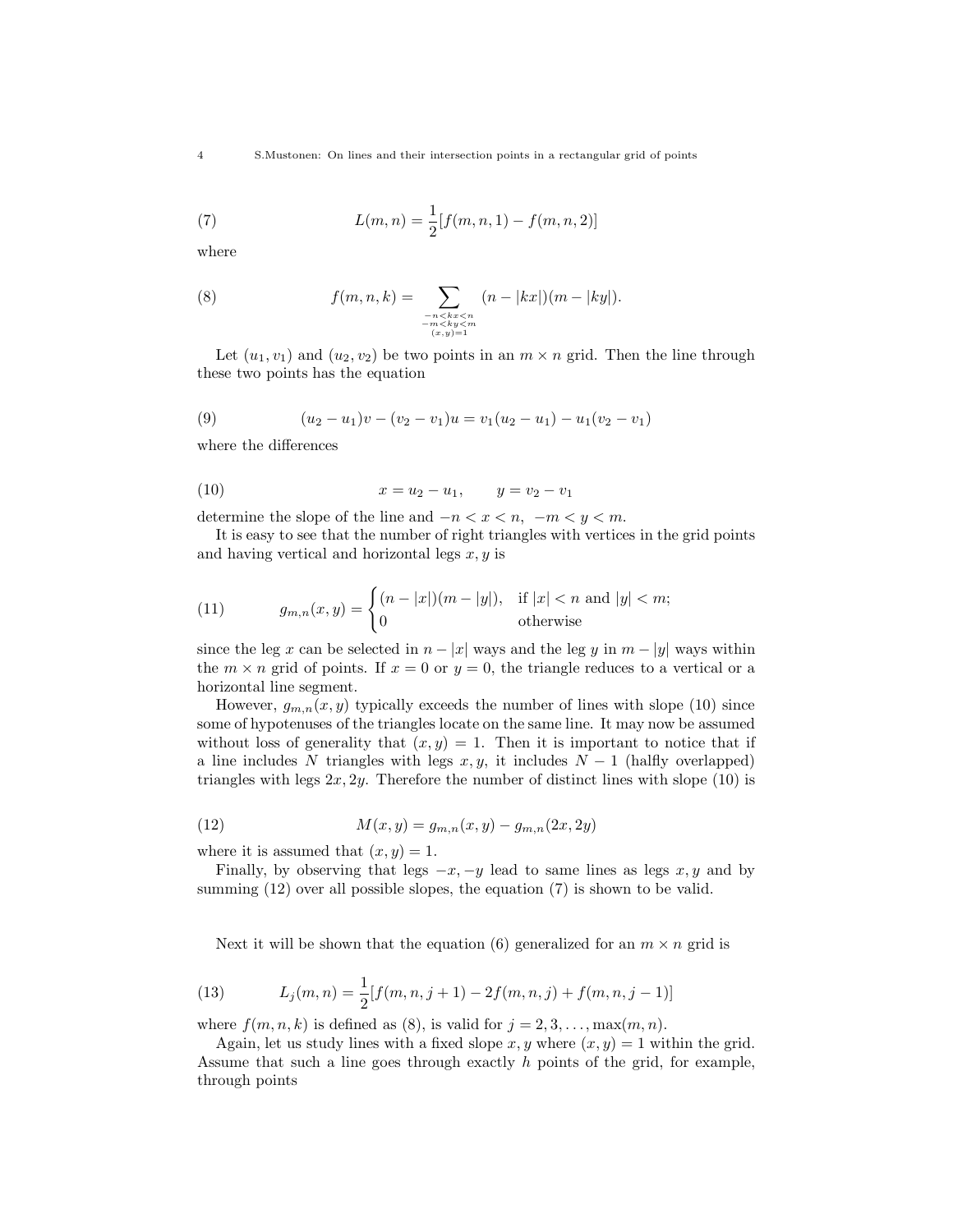$$
(u_0 + ix, v_0 + iy), i = 0, 1, 2, \dots, h - 1.
$$

Let  $d(i)$  be the number of triangles with legs ix, iy along the line and consider a characteristic

(14) 
$$
p = d(j+1) - 2d(j) + d(j-1).
$$

If  $h < j$ , we have  $d(j - 1) = d(j) = d(j + 1) = 0$  and  $p = 0$ .

If  $h = j$  (i.e. the line goes through exactly j points), we have  $d(j - 1) = 1$  (only one triangle included with legs  $(j - 1)x$ ,  $(j - 1)y$ ,  $d(j) = d(j + 1) = 0$  and  $p = 1$ . If  $h = j + 1$ , we have  $d(j - 1) = 2$ ,  $d(j) = 1$ ,  $d(j + 1) = 0$  and  $p = 0$ .

If  $h = q > j + 1$ , we have

 $d(j-1) = q - j + 1$  triangles with legs  $(j-1)x, (j-1)y$ ,  $d(j) = q - j$  triangles with legs jx, jy,  $d(j + 1) = q - j - 1$  triangles with legs  $(j + 1)x, (j + 1)y$ , and  $p = (q - j + 1) - 2(q - j) + (q - j - 1) = 0.$ 

Thus  $p = 1$  if  $h = j$  and  $p = 0$  otherwise.

Since the total number of right triangles with legs ix, iy in the grid is  $g_{m,n}(ix, iy)$ (here especially for  $i = j - 1, j, j + 1$ ), and each triangle is related exactly to one line, the total number of lines with slope  $x, y, (x, y) = 1$  and going through exactly  $j$  points is according to  $p$  values

(15) 
$$
M_j(x, y) = g_{m,n}((j + 1)x, (j + 1)y) - 2g_{m,n}(jx, jy) +g_{m,n}((j - 1)x, (j - 1)y).
$$

Again, by observing that legs  $-x$ ,  $-y$  lead to same lines as legs  $x, y$  and by summing the  $M_i(x, y)$  values over all possible slopes, the equation (13) is shown to be valid.

As an example, let us study a grid with  $m = 8, n = 11$ 



where lines with slope  $x = 3, y = 2$  are drawn. The number of right triangles with legs 3,2 is  $(n - |x|)(m - |y|) = 48$  and the corresponding number for 6,4 is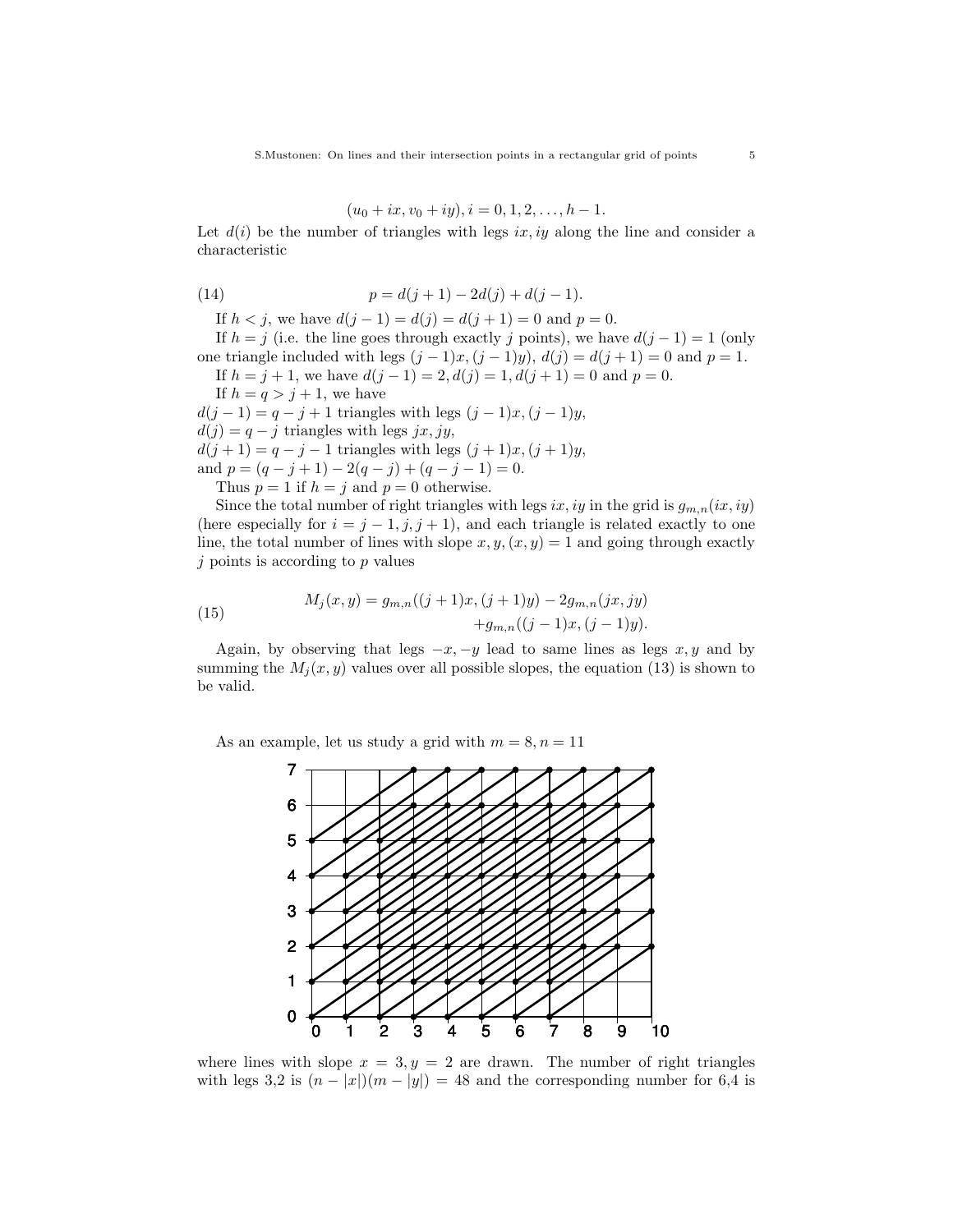$(n - |2x|)(m - |2y|) = 20$  and so according to (12) the number of lines with slope  $3,2$  is  $48 - 20 = 28$ . The number of lines with this slope and going through exactly 2 points is according to (15)  $M_2(3, 2) = (11 - 3 \cdot 3)(8 - 3 \cdot 2) - 2(11 - 2 \cdot 3)(8 - 2 \cdot 2) + (11 - 3)(8 - 2) = 12.$ Similarly,  $M_3(3, 2) = 0 - 2(11 - 3 \cdot 3)(8 - 3 \cdot 2) + (11 - 2 \cdot 3)(8 - 2 \cdot 2) = 12.$ and  $M_4(3,2) = 0 - 0 + (11 - 3 \cdot 3)(8 - 3 \cdot 2) = 4.$ 

The total number of lines through at least 2 points of the grid is  $L(8, 11) = 1759$ and values for  $L_i(8, 11)$  are

| $\boldsymbol{j}$ | $L_j(8,11)$ |                             |
|------------------|-------------|-----------------------------|
| $\overline{2}$   | 1430        |                             |
| 3                | 200         |                             |
| 4                | 72          |                             |
| 5                | 16          |                             |
| 6                | 10          |                             |
| 7                | 4           |                             |
| 8                | 19          | vertical and diagonal lines |
| 9                | 0           |                             |
| 10               | 0           |                             |
| 11               | 8           | horizontal lines            |

#### 4. Asymptotic behaviour

No closed or recursive formula for  $L(n)$  numbers is known <sup>2</sup>. The behaviour of  $L(n)$  seems to be essentially dependent on the divisibility of numbers  $2, 3, \ldots, n-1$ as one can see from the ratios  $L(n)/L(n-1)$  in Table 2.

The  $L(n)/L(n-1)$  numbers are typically decreasing, but not obviously when  $n-1$  is a prime number or a number with a great smallest prime factor. This phenomenon is a reflection of the fact that if  $n - 1$  is such an integer, the amount of various new slopes of lines is greater than for integers with small divisors. Then there may be some hope for finding an expression for  $L(n)$  depending on some number theoretic function like Euler's totient function  $\phi(n-1)$  appearing in the table.

Numeric values of  $L(n)$  can be calculated rather efficiently by the formula (2) and it is now done for  $n = 2, 3, \ldots, 15000$ . These  $L(n)$  values are available in http://www.survo.fi/papers/Lseq.zip

and this list extends the table for 100 first values compiled by T.D.Noe in connection of sequence A018808 in [3].

Furthermore, values of  $L(n)$  has been calculated even for some greater n.

Since the number of lines going through 2 points in a randomly distorted  $n \times n$ grid is  $n^2(n^2-1)/2$  with probability 1, it is plausible that

$$
(16) \t\t L(n) \simeq Cn^4.
$$

<sup>&</sup>lt;sup>2</sup>In fact, I have found (19 April 2009) such a formula by studying  $L(n)$  and  $L(n-1, n)$  sequences numerically. See Appendix 1.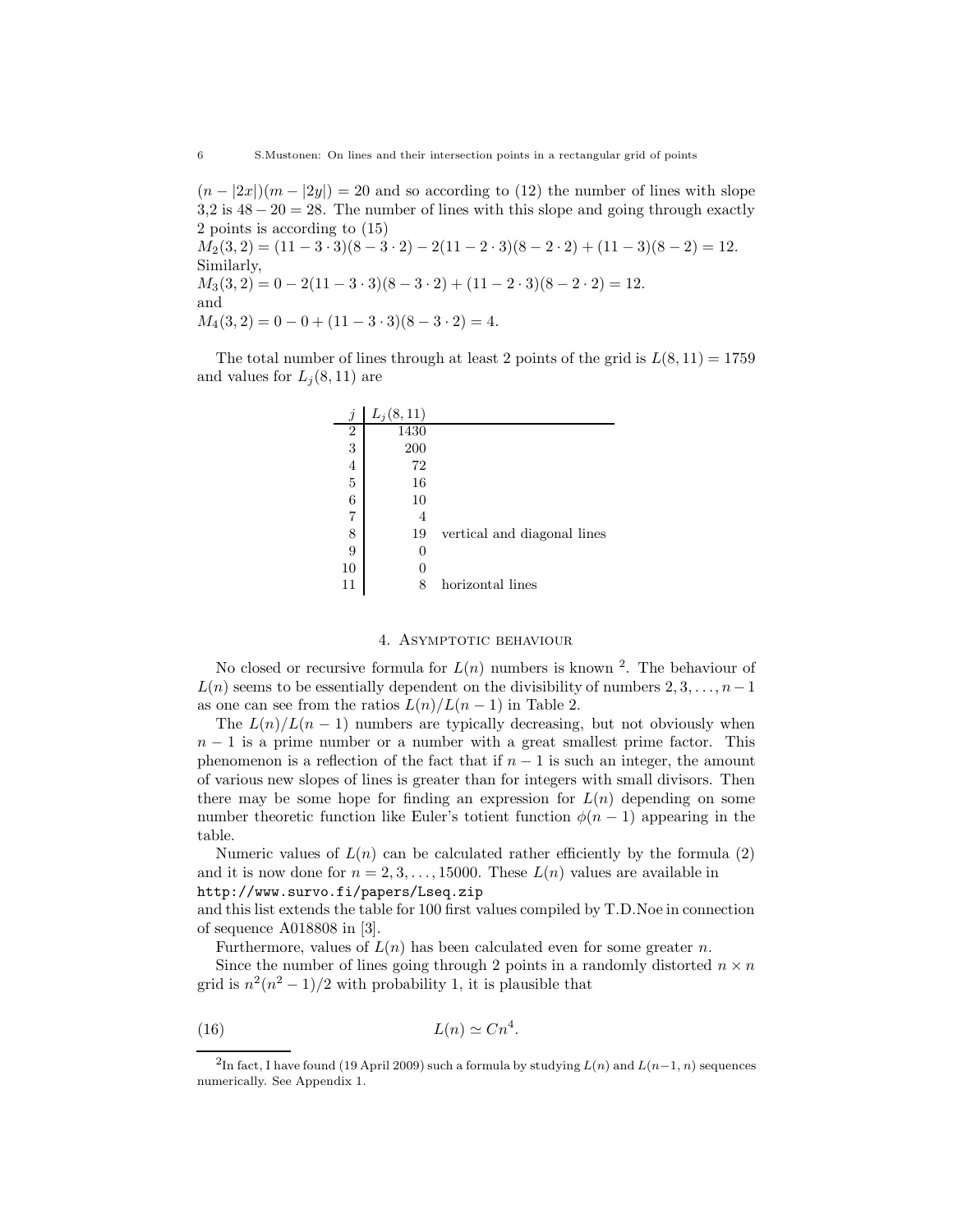| $\boldsymbol{n}$ | L(n)     | $L(n)/L(n-1)$                            | $\mathbf{1}$<br>$n -$ | $L(n)/n^4$                  | $\phi(n-1)$      |
|------------------|----------|------------------------------------------|-----------------------|-----------------------------|------------------|
| $\overline{2}$   | 6        |                                          | $\mathbf{1}$          | 0.37500                     | $\overline{1}$   |
| 3                | 20       | 3.33333                                  | $\overline{2}$        | 0.24691                     | $\mathbf{1}$     |
| $\overline{4}$   | 62       | 3.10000                                  | 3                     | 0.24219                     | $\overline{2}$   |
| $\overline{5}$   | 140      | 2.25806                                  | $\overline{4}$        | 0.22400                     | $\overline{2}$   |
| 6                | 306      | 2.18571                                  | 5                     | 0.23611                     | $\overline{4}$   |
| $\overline{7}$   | 536      | 1.75163                                  | 6                     | 0.22324                     | $\overline{2}$   |
| 8                | 938      | 1.75000                                  | $\overline{7}$        | 0.22900                     | $\overline{6}$   |
| 9                | 1492     | 1.59062                                  | 8                     | 0.22740                     | $\overline{4}$   |
| 10               | 2306     | 1.54558                                  | 9                     | 0.23060                     | $\boldsymbol{6}$ |
| 11               | 3296     | 1.42931                                  | 10                    | 0.22512                     | $\overline{4}$   |
| 12               | 4722     | 1.43265                                  | 11                    | 0.22772                     | 10               |
| 13               | 6460     | 1.36806                                  | 12                    | 0.22618                     | $\overline{4}$   |
| 14               | 8830     | 1.36687                                  | 13                    | 0.22985                     | 12               |
| 15               | 11568    | 1.31008                                  | 14                    | 0.22850                     | $\boldsymbol{6}$ |
| 16               | 14946    | 1.29201                                  | 15                    | 0.22806                     | 8                |
| 17               | 18900    | 1.26455                                  | 16                    | 0.22629                     | 8                |
| 18               | 23926    | 1.26593                                  | 17                    | 0.22792                     | 16               |
| 19               | 29544    | 1.23481                                  | 18                    | 0.22670                     | 6                |
| 20               | 36510    | 1.23578                                  | 19                    | 0.22819                     | 18               |
| 21               | 44388    | 1.21578                                  | 20                    | 0.22824                     | 8                |
| 22               | 53586    | 1.20722                                  | 21                    | 0.22875                     | 12               |
| 23               | 63648    | 1.18777                                  | 22                    | 0.22744                     | 10               |
| 24               | 75674    | 1.18895                                  | 23                    | 0.22809                     | 22               |
| 25               | 88948    | 1.17541                                  | 24                    | 0.22771                     | 8                |
| 26               | 104374   | 1.17343                                  | 25                    | 0.22840                     | 20               |
| 27               | 121032   | 1.15960                                  | 26                    | 0.22774                     | 12               |
| 28               | 139966   | 1.15644                                  | 27                    | 0.22771                     | 18               |
| 29               | 160636   | 1.14768                                  | 28                    | 0.22712                     | 12               |
| 30               | 184466   | 1.14835                                  | 29                    | 0.22774                     | 28               |
| $\mathbf{u}$     | $\Omega$ | $\tau$ (<br>$\mathbf{1}$<br>$\mathbf{1}$ |                       | $\cdot$ 1 $\cdot$ 1 $\cdot$ | $\mathbf{1}$     |

S.Mustonen: On lines and their intersection points in a rectangular grid of points 7

| TABLE 2. $L(n)$ values related to divisibility of $n-1$ |  |  |
|---------------------------------------------------------|--|--|
|---------------------------------------------------------|--|--|

The value  $L(40000) = 583610033692337762$  divided by  $40000^4$  gives an approximation  $C' = 0.227972669...$  and it was easy to note that  $C'\pi^2 = 2.250000067... \approx$ /4. Thus it seems likely that

(17) 
$$
C = [3/(2\pi)]^2 = 0.227972663195...
$$

and then  $C' - C \approx -6.8 \cdot 10^{-9}$ .

Still a better approximation was obtained by calculating  $L(60000) =$ 2954525721400635290 giving  $C'\pi^2 = 2.2500000048...$  and  $C' - C \approx -4.9 \cdot 10^{-10}$ .

Analogously, for an  $m \times n$  grid, an asymptotic expression

(18) 
$$
L(m, n) = [3/(2\pi)mn]^2
$$

seems to be valid.

Asymptotic expression  $(16)$  with C given by  $(17)$  works well also for smaller values of n.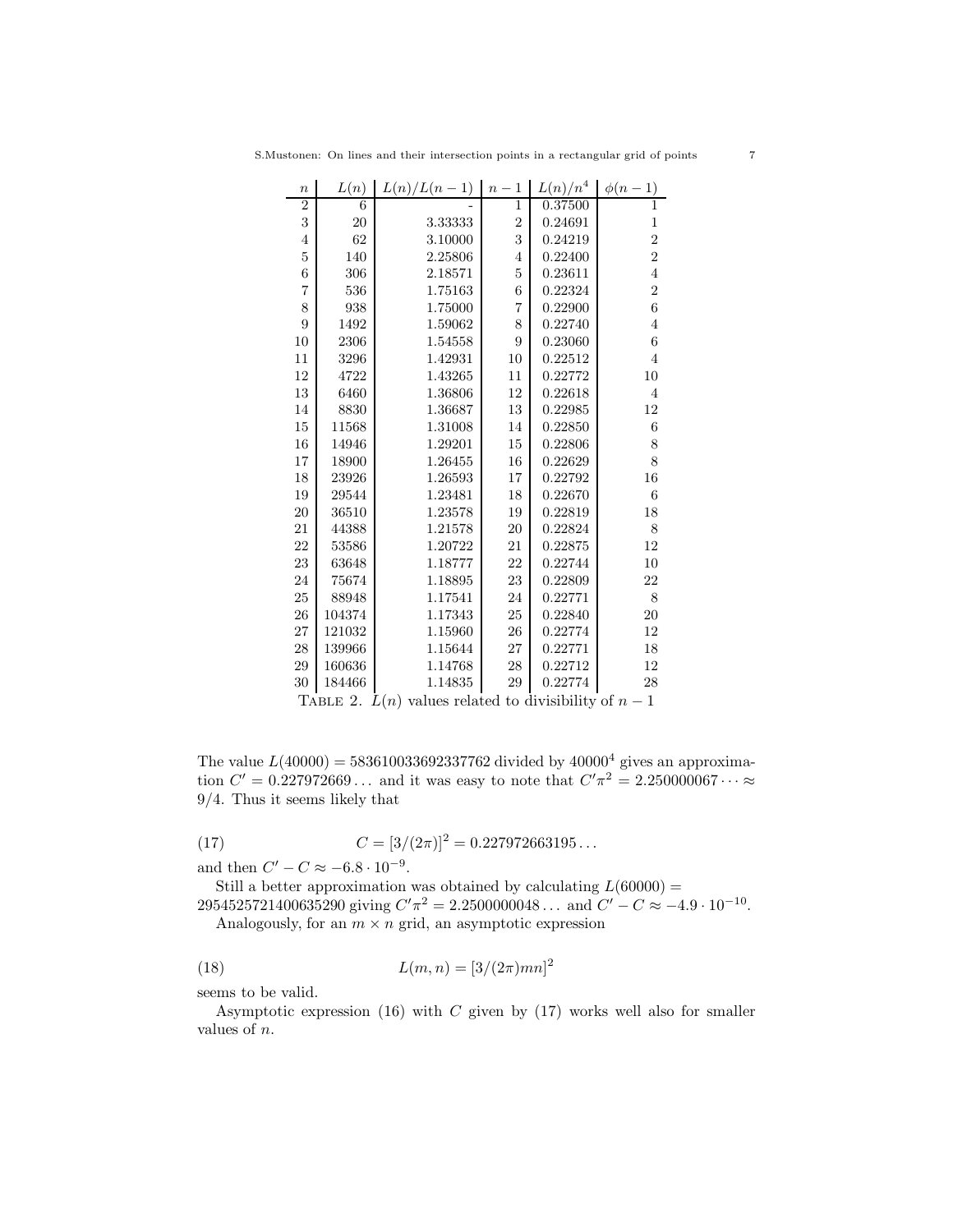In Fig. 1 differences

$$
(19) \t\t D(n) = L(n) - Cn^4
$$

are displayed for  $n = 2, 3, \ldots, 15000$ .



FIGURE 1. Deviances of  $L(n)$  from the asymptotic expression

On the basis of this data, it seems that  $D(n)$  might have magnitude of  $O(n^2\sqrt{n}) =$  $O(n^{2.5})$  as one can see in Fig. 2.



FIGURE 2. Proportional deviances of  $(L(n) - Cn^4)/n^{2.5}$  from the asymptotic expression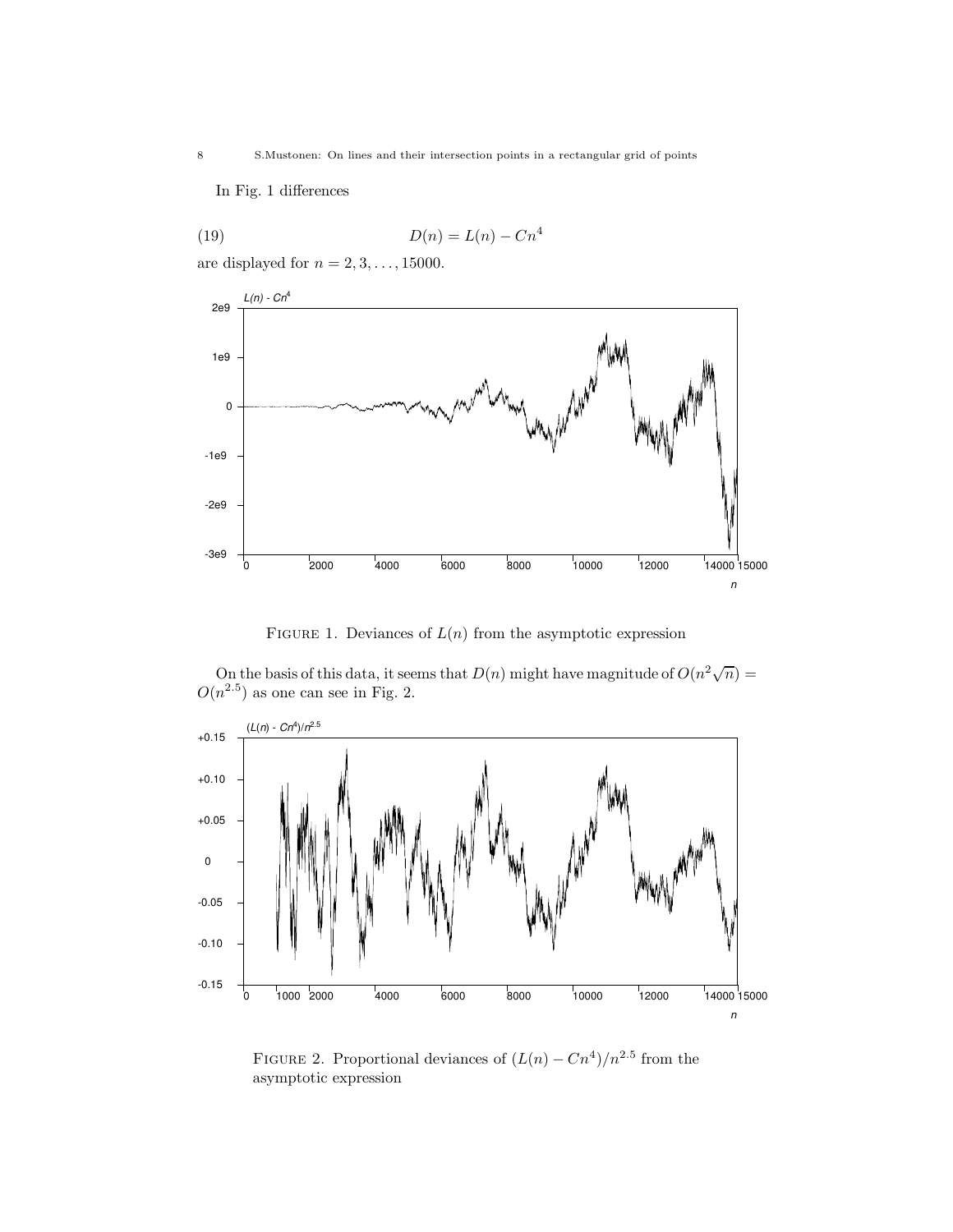Thus my conjecture is that a more accurate asymptotic expression for  $L(n)$  is <sup>3</sup>

(20) 
$$
L(n) = [3/(2\pi)n^2]^2 + O(n^{2.5}).
$$

### 5. Points of intersection

When studying points of intersection between lines through at least 2 points in an  $m \times n$  grid, it is not enough to know the number of lines concerned  $L(m, n)$ . Now each such a line should be uniquely identified. In order to achieve this goal, in a general equation of a straight line

$$
ax + by + c = 0
$$

it may be assumed without loss of generality that  $a, b, c$  are integers without any common factors,  $a \geq 0$ , and if  $a = 0$ ,  $b > 0$ . The point of intersection of two lines

$$
a_1x + b_1y + c_1 = 0, \quad a_2x + b_2y + c_2 = 0
$$

is  $(x_0, y_0)$  where

$$
x_0 = (b_1c_2 - b_2c_1)/d, \quad y_0 = (a_2c_1 - a_1c_2)/d
$$

and  $d = a_1b_2 - a_2b_1$ . Thus  $x_0$  and  $y_0$  are rational numbers, say,  $x_0 = u_1/v_1$  and  $y_0 = u_2/v_2$  where without loss of generality, it is assumed that  $(u_1, v_1) = (u_2, v_2) =$ 1. When the point of intersection exists (i.e.  $d \neq 0$ ), the 4-tuple  $(u_1, v_1, u_2, v_2)$  of integers (for  $v_1, v_2 > 0$ ) accurately and uniquely identifies the point.

The number of points of intersection  $S(m, n)$  is determined by making a list of all distinct 4-tuples satisfying the conditions

$$
0 \le u_1 \le (m-1)v_1, \quad 0 \le u_2 \le (n-1)v_2
$$

on the basis of all combinations of  $L(m, n)$  lines.

This is much harder than calculating  $L(m, n)$  since there seems to be no formula of type (7), for example, and the  $S(m, n)$  values are essentially greater than  $L(m, n)$  values. Currently,  $S(n, n) = S(n)$  values have been calculated only for  $n = 2, 3, \ldots, 30$  and these values with certain derived 'statistics' are presented in Table 3.

As for  $L(n)$  values, the ratios of subsequent values are decreasing except when  $n-1$  is a prime number. In this case, it is natural to assume that  $S(n) \simeq C_2 n^8$ where  $C_2$  is a constant of magnitude 0.0075 as indicated by the last column in Table 3.

<sup>&</sup>lt;sup>3</sup>Computations have now been extended to  $n = 10^8$ , see 8.1.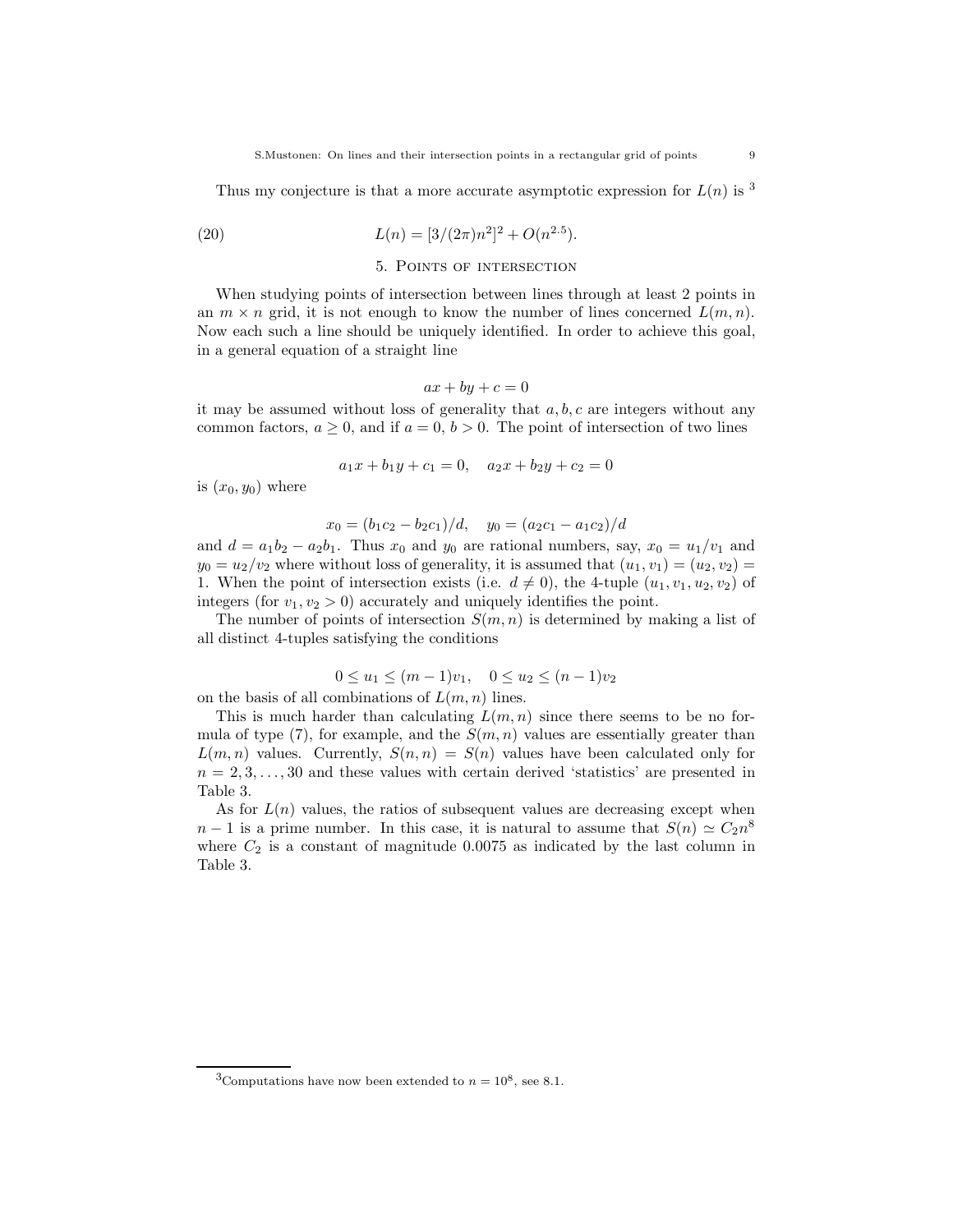| $\boldsymbol{n}$ | S(n)            | $S(n)/S(n-1)$                           | $n-1$          | $S(n)/n^8$   |
|------------------|-----------------|-----------------------------------------|----------------|--------------|
| $\overline{2}$   | 5               |                                         | 1              | 0.0195312500 |
| 3                | 37              | 7.4000000000                            | $\overline{2}$ | 0.0056393842 |
| $\overline{4}$   | 405             | 10.9459459459                           | 3              | 0.0061798096 |
| $\overline{5}$   | 2225            | 5.4938271605                            | $\overline{4}$ | 0.0056960000 |
| 6                | 11641           | 5.2319101124                            | 5              | 0.0069307508 |
| $\overline{7}$   | 35677           | 3.0647710678                            | 6              | 0.0061887652 |
| 8                | 114409          | 3.2067998991                            | 7              | 0.0068193078 |
| 9                | 295701          | 2.5845956175                            | 8              | 0.0068693037 |
| 10               | 718469          | 2.4297144751                            | 9              | 0.0071846900 |
| 11               | 1475709         | 2.0539633582                            | 10             | 0.0068842914 |
| 12               | 3093025         | 2.0959586206                            | 11             | 0.0071933876 |
| 13               | 5771929         | 1.8661113311                            | 12             | 0.0070757774 |
| 14               | 10895273        | 1.8876311542                            | 13             | 0.0073826764 |
| 15               | 18785841        | 1.7242193931                            | 14             | 0.0073299425 |
| 16               | 31414269        | 1.6722311767                            | 15             | 0.0073142045 |
| 17               | 50274501        | 1.6003715063                            | 16             | 0.0072070311 |
| 18               | 81288641        | 1.6168960285                            | 17             | 0.0073764911 |
| 19               | 124066161       | 1.5262422827                            | 18             | 0.0073050726 |
| 20               | 190860537       | 1.5383770680                            | 19             | 0.0074554897 |
| 21               | 282399889       | 1.4796138240                            | 20             | 0.0074663813 |
| 22               | 411505049       | 1.4571714262                            | 21             | 0.0074988337 |
| 23               | 580614301       | 1.4109530428                            | 22             | 0.0074142127 |
| 24               | 824814797       | 1.4205898745                            | 23             | 0.0074931859 |
| 25               | 1138709849      | 1.3805642832                            | 24             | 0.0074626489 |
| 26               | 1570665877      | 1.3793380977                            | 25             | 0.0075213712 |
| 27               | 2115178249      | 1.3466761327                            | 26             | 0.0074892247 |
| 28               | 2833746309      | 1.3397198606                            | 27             | 0.0075006123 |
| 29               | 3732420861      | 1.3171330296                            | 28             | 0.0074611647 |
| 30               | 4937226173      | 1.3227946035                            | 29             | 0.0075251123 |
|                  | TABLE 3. $S(n)$ | values related to divisibility of $n-1$ |                |              |

# **REFERENCES**

- [1] D.E.Knuth, The Art of Computer Programming, Vol. 3: Sorting and Searching, 2nd ed. Reading, MA: Addison-Wesley, pp. 462 – 464, 1998.
- [2] S.Mustonen, Statistical accuracy of geometric constructions, pp. 61 63, 2008. http://www.survo.fi/papers/GeomAccuracy.pdf
- [3] Sloane, N. J. A. "The On-Line Encyclopedia of Integer Sequences." http://www.research.att.com/~njas/sequences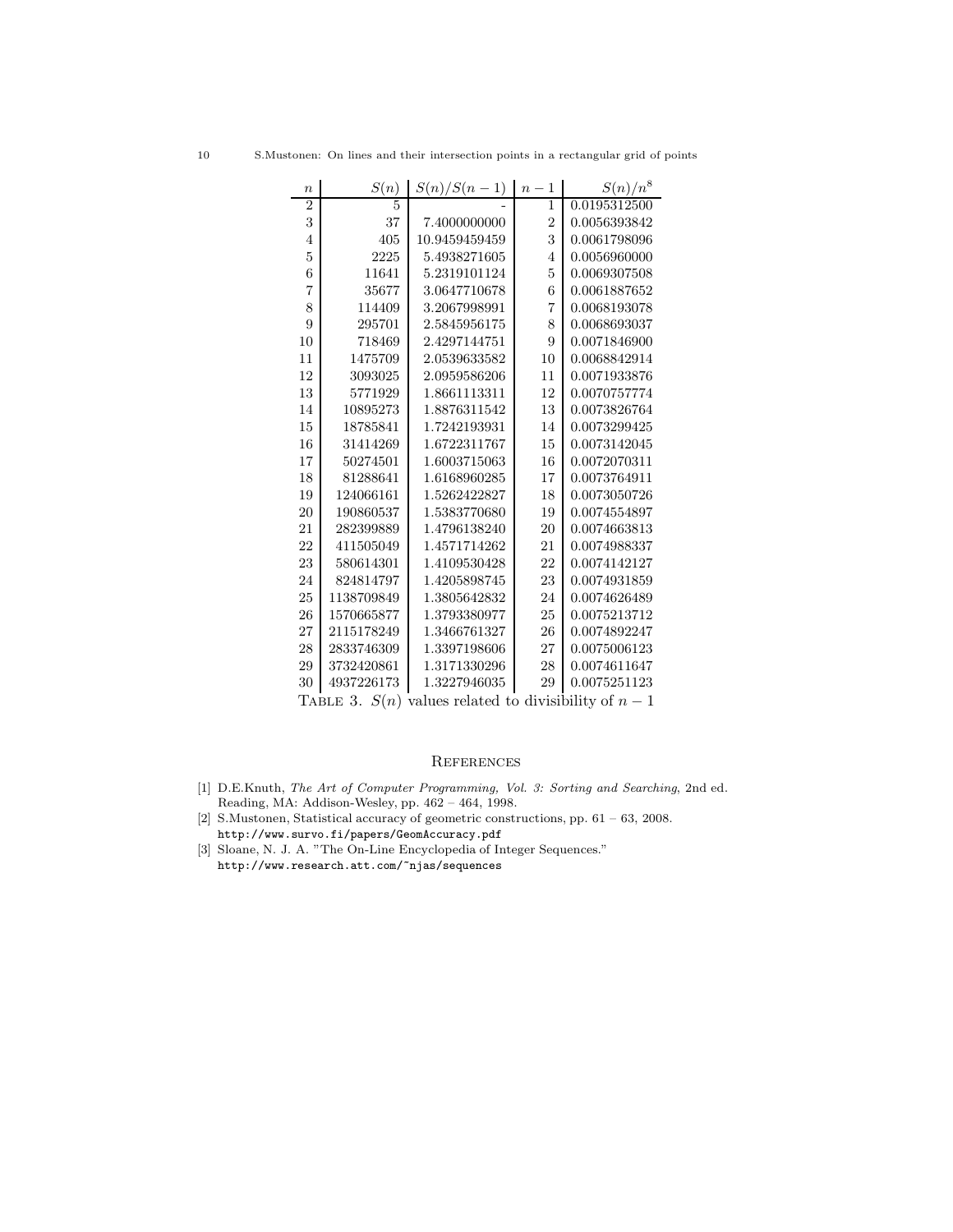#### 6. Appendix 1: Recursive formulas

With the aid of Euler's totient function  $\phi(n)$  I have found the following recursive formulas after making some experimental studies with the numerical values of  $L(n) = L(n, n)$  and  $L(n - 1, n)$ :

(21) 
$$
L(n, n) = 2L(n - 1, n) - L(n - 1, n - 1) + R_1(n),
$$

$$
L(n - 1, n) = 2L(n - 1, n - 1) - L(n - 2, n - 1) + R_2(n)
$$

where

(22) 
$$
R_1(n) = R_1(n-1) + 4(\phi(n-1) - e(n)),
$$

$$
e(n) = 0 \quad \text{if } n \text{ is even}, \quad e(n) = \phi((n-1)/2) \quad \text{if } n \text{ is odd}
$$

and

(23) 
$$
R_2(n) = \begin{cases} (n-1)\phi(n-1) & \text{if } n \text{ is even;} \\ (n-1)\phi(n-1)/2 & \text{if } n \equiv 1 \pmod{4}; \\ 0 & \text{if } n \equiv 3 \pmod{4} \end{cases}
$$

with initial values  $L(0, 0) = L(0, 1) = R_1(1) = 0$ .

These formulas are much faster in calculations than earlier ones. For example, all  $L(n)$ 's for  $n = 2, 3, \ldots, 60000$  are computed and saved in a file in less than 0.3 seconds on my PC by a C program written as a Survo program module and working iteratively.

I have also written Mathematica code

```
L[0]=0;L1[1]=0;
R1[1]=0;
L[n_]:=L[n]=2*L1[n]-L[n-1]+R1[n]L1[n_]:=L1[n]=2*L[n-1]-L1[n-1]+R2[n]R1[n_]:=R1[n]=R1[n-1]+4*(EulerPhi[n-1]-e[n])
e[n_]:=If[Mod[n,2]==0,0,EulerPhi[(n-1)/2]]
R2[n_]:=If[Mod[n,2] == 0, (n-1)*EulerPhi[n-1],If[Mod[n,4]==1,(n-1)*EulerPhi[n-1]/2,0]]
Table[L[n],n,0,50]
working in truly recursive manner and giving
{0, 0, 6, 20, 62, 140, 306, 536, 938, 1492, 2306, 3296, 4722, 6460,
8830, 11568, 14946, 18900, 23926, 29544, 36510, 44388, 53586, 63648,
75674, 88948, 104374, 121032, 139966, 160636, 184466, 209944, 239050,
270588, 305478, 342480, 383370, 427020, 475830, 527280, 583338,
642900, 708798, 777912, 854022, 934604, 1021074, 1111368, 1209994,
1313612, 1425770}
```
Also it does the job rather quickly giving values for  $n \leq 60000$  in less than 5 seconds.

I found these recursive formulas by making some experiments by using the SURVO MM system. When preparing this paper, I had created certain C programs as Survo modules for computing values of  $L(m, n)$ . One of them is LMN giving  $L(m, n)$  values according to (7):

Date 16 April 2009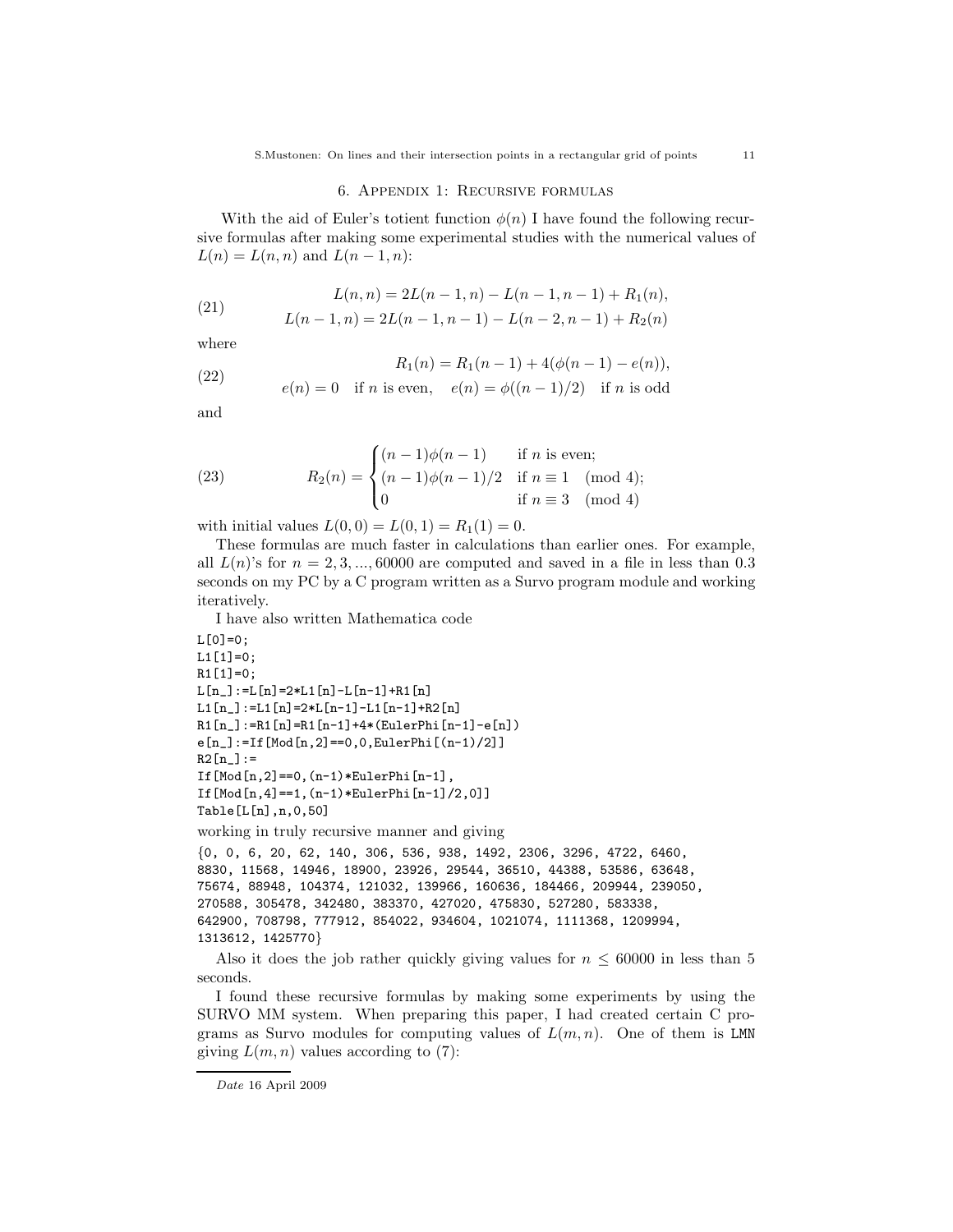\_\_\_\_\_\_\_\_\_\_\_\_\_\_\_\_\_\_\_\_\_\_\_\_\_\_\_\_\_\_\_\_\_\_\_\_\_\_\_\_\_\_\_\_\_\_\_\_\_\_\_\_\_\_\_\_\_\_\_\_ 101 \*LMN 4,4  $102 *L(4,4): 62$ 103 \*LMN 5,5 104 \*L(5,5): 140 105 \*LMN 11,8 106 \*L(11,8): 1759 107 \*LMN 99,100 108 \*L(99,100): 22338303 \_\_\_\_\_\_\_\_\_\_\_\_\_\_\_\_\_\_\_\_\_\_\_\_\_\_\_\_\_\_\_\_\_\_\_\_\_\_\_\_\_\_\_\_\_\_\_\_\_\_\_\_\_\_\_\_\_\_\_\_

A summary of my experiment related to the first of the recurrence equations (21) is given in the following excerpt from a Survo edit field.

|            |                | 110 *DATA LNN, A, B, N, M |             |                               |                        |                         |                  |                |                |
|------------|----------------|---------------------------|-------------|-------------------------------|------------------------|-------------------------|------------------|----------------|----------------|
| $111 *$    |                |                           |             |                               |                        |                         |                  |                |                |
| 112 N      | n              | Lnn                       | Ln1n        |                               | Ln1n1 R1p4 d phi1 diff |                         |                  |                | e              |
| 113 M 11   |                |                           |             | 111111 111111 111111 1111     |                        | 11                      |                  | 11 11          | 11             |
| 114 A      | 3              | 20                        | 11          | 6                             | 1                      | <sup>-</sup>            | 1                | -              | 1              |
| $115 *$    | 4              | 62                        | 35          | 20                            | 3                      | $\boldsymbol{2}$        | $\overline{2}$   | 0              | 0              |
| $116 *$    | 5              | 140                       | 93          | 62                            | 4                      | $\mathbf{1}$            | $\overline{2}$   | $\mathbf{1}$   | $\mathbf 1$    |
| $117 *$    | 6              | 306                       | 207         | 140                           | 8                      | 4                       | 4                | 0              | 0              |
| $118 *$    | $\overline{7}$ | 536                       | 405         | 306                           | 8                      | 0                       | 2                | 2              | $\overline{2}$ |
| $119 *$    | 8              | 938                       | 709         | 536                           | 14                     | 6                       | 6                | 0              | 0              |
| $120 *$    | - 9            | 1492                      | 1183        | 938                           | 16                     | $\overline{2}$          | 4                | $\overline{2}$ | $\overline{2}$ |
| $121 * 10$ |                | 2306                      | 1855        | 1492                          | 22                     | 6                       | 6                | 0              | 0              |
| $122 *$    | 11             | 3296                      | 2757        | 2306                          | 22                     | 0                       | 4                | 4              | 4              |
| $123 * 12$ |                | 4722                      | 3945        | 3296                          | 32                     | 10                      | 10               | 0              | 0              |
| $124 * 13$ |                | 6460                      | 5523        | 4722                          | 34                     | $\overline{2}$          | 4                | 2              | $\overline{2}$ |
| $125 * 14$ |                | 8830                      | 7553        | 6460                          | 46                     | 12                      | 12               | 0              | 0              |
| $126 * 15$ |                | 11568                     | 10107       | 8830                          | 46                     | 0                       | 6                | 6              | 6              |
| $127 * 16$ |                | 14946                     | 13149       | 11568                         | 54                     | 8                       | 8                | 0              | 0              |
| $128 * 17$ |                | 18900                     | 16807       | 14946                         | 58                     | 4                       | 8                | 4              | 4              |
| $129 * 18$ |                |                           | 23926 21265 | 18900                         | 74                     | 16                      | 16               | 0              | 0              |
| $130 * 19$ |                |                           | 29544 26587 | 23926                         | 74                     | 0                       | 6                | 6              | 6              |
| $131 * 20$ |                |                           | 36510 32843 | 29544                         | 92                     | 18                      | 18               | 0              | 0              |
| $132 * 21$ |                |                           | 44388 40257 | 36510                         | 96                     | 4                       | 8                | 4              | 4              |
| $133 * 22$ |                |                           | 53586 48771 | 44388                         | 108                    | 12                      | 12               | 0              | 0              |
| $134 * 23$ |                |                           | 63648 58401 | 53586                         | 108                    | $\overline{\mathbf{0}}$ |                  | 10 10          | 10             |
| $135 * 24$ |                |                           | 75674 69401 | 63648                         | 130                    | 22                      | 22               | 0              | 0              |
| $136 * 25$ |                |                           | 88948 82043 | 75674                         | 134                    | $\overline{4}$          | 8                | 4              | 4              |
|            |                | 137 * 26 104374 96353     |             | 88948                         | 154                    | 20                      | 20               | 0              | 0              |
| $138 * 27$ |                |                           |             | 121032 112395 104374          | 154                    | $\overline{0}$          | 12 <sup>12</sup> | 12             | 12             |
|            |                |                           |             | 139 * 28 139966 130155 121032 | 172                    | 18                      | 18               | 0              | $\mathbf 0$    |
| $140 * 29$ |                |                           |             | 160636 149945 139966          | 178                    | 6                       | 12               | 6              | 6              |
| $141 * 30$ |                |                           |             | 184466 172139 160636          | 206                    | 28                      | 28               | 0              | 0              |
|            |                |                           |             | 142 * 31 209944 196793 184466 | 206                    | 0                       | 8                | 8              | 8              |
|            |                |                           |             | 143 * 32 239050 224025 209944 | 236                    | 30                      | 30               | 0              | 0              |
|            |                |                           |             | 144 * 33 270588 254331 239050 | 244                    | 8                       | 16               | 8              | 8              |
|            |                |                           |             | 145 * 34 305478 287505 270588 | 264                    | 20                      | 20               | 0              | 0              |
|            |                |                           |             | 146 B 35 342480 323451 305478 | 264                    | 0                       |                  | 16 16          | 16             |
|            |                |                           |             |                               |                        |                         |                  |                |                |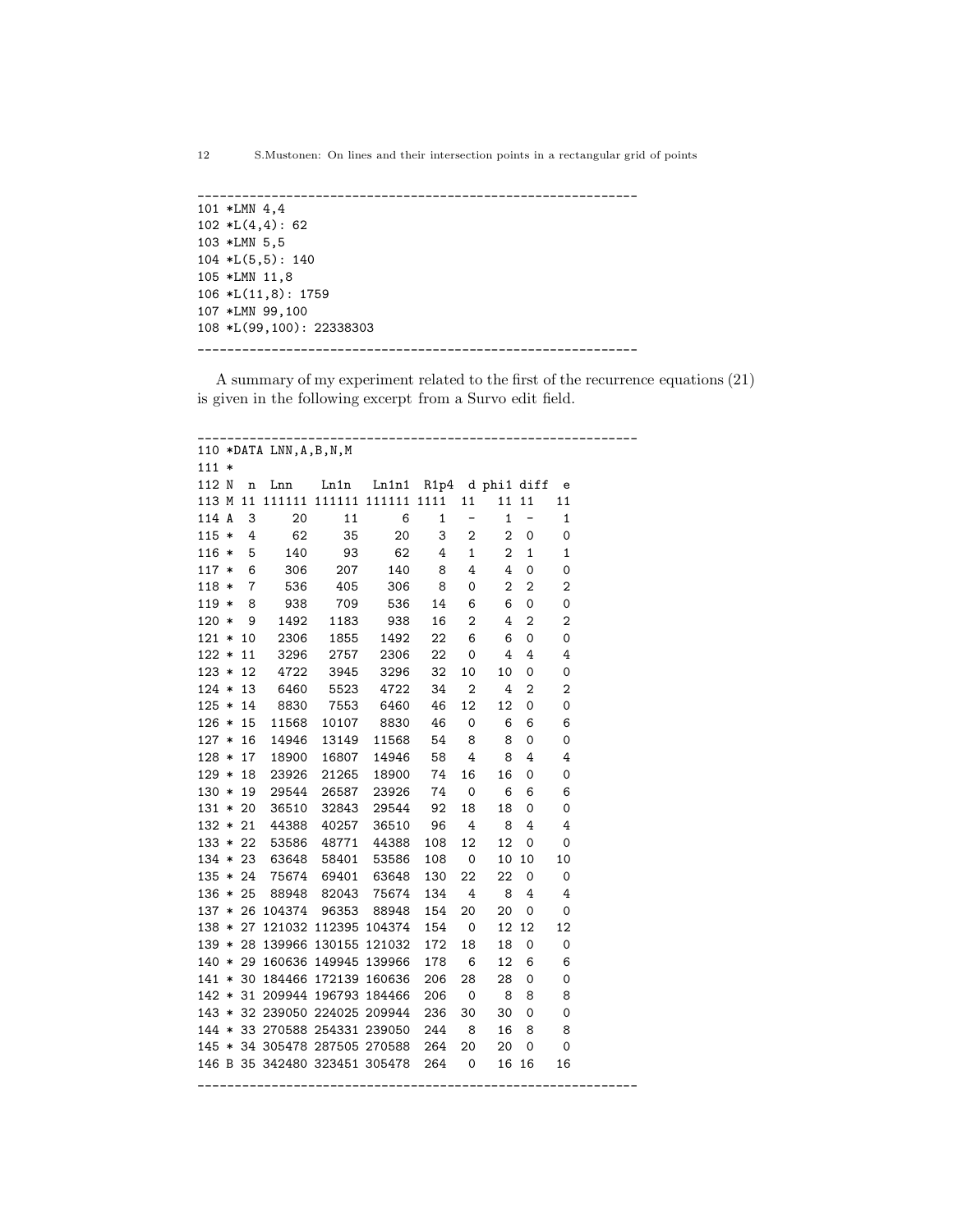Since an  $n \times n$  grid can be constructed from an  $(n-1) \times (n-1)$  grid first by adding a new column of  $n-1$  points and then a new row of n points, it seemed natural to see a possible simple relation between  $L(n, n)$ ,  $L(n - 1, n)$ , and  $L(n - 1, n - 1)$ . Thus the data set LNN was created by first computing values of them as variables Lnn, Ln1n, and Ln1n1 for  $n = 3, 4, \ldots, 35$  using the new LMN command of SURVO MM.

A simple linear regression model gave the following results

```
____________________________________________________________
150 LINREG LNN,CUR+1 / VARS=Lnn(Y),Ln1n(X),Ln1n1(X) RESULTS=0
151 Linear regression analysis: Data LNN, Regressand Lnn N=33
152 Variable Regr.coeff. Std.dev. t beta
153 Ln1n 2.13682629851 0.00431933063 494.712371 2.01238114
154 Ln1n1 -1.14163994110 0.00458688877 -248.892004 -1.01243795
155 constant 37.1962120274 5.15255468344 7.21898443
156 Variance of regressand Lnn=9882609734.98485 df=32
157 Residual variance=291.690892945110 df=30
158 R=0.999999986 R^2=0.999999972
```
\_\_\_\_\_\_\_\_\_\_\_\_\_\_\_\_\_\_\_\_\_\_\_\_\_\_\_\_\_\_\_\_\_\_\_\_\_\_\_\_\_\_\_\_\_\_\_\_\_\_\_\_\_\_\_\_\_\_\_\_

showing very good 'statistical' relation between variables concerned. Since the regression coefficient of Ln1n is close to 2 and that of Ln1n1 is close to -1, we have  $L(n, n) \approx 2L(n-1, n) - L(n-1, n-1).$ 

All values of the difference  $L(n, n) - 2L(n-1, n) + L(n-1, n-1)$  are divisible by 4 on the range  $n = 3, 4, \ldots, 35$ . Therefore the variable R1p4 was computed by a VAR command as

#### VAR R1p4=(Lnn-2\*Ln1n+Ln1n1)/4 TO LNN

These residuals are growing monotonously except for every fourth  $n$  where the same value appears twice. Then it is natural to take first differences d by

#### VAR d=R1p4-R1p4[-1] TO LNN

Now it is easy to note that d values are equal to  $n-2$  when  $n-1$  is a prime number, i.e.  $d(n) = \phi(n-1)$  when  $n-1$  is a prime. Thus these values in general may be related to values  $\phi(n-1)$  of Eulers's Totient function. These values are computed as phi1 by

#### VAR phi1=totient(n-1) TO LNN

Next, differences  $\phi(n-1) - d(n)$  are computed as a variable diff by

#### VAR diff=phi1-d TO LNN

and it can be seen that the diff values are  $0$  when  $n$  is an even integer. It was not difficult to see that for the odd values of n we have  $diff(n) = \phi((n-1)/2)$  which is confirmed by computing the last column as e by

#### VAR e=phi2 TO LNN

phi2=if(mod(n,2)=0)then(0)else(totient((n-1)/2))

Thus the columns diff and e are identical and it is easy to deduce by taking the corresponding steps backwards that the first of the recurrence equations (21) is valid for  $n = 3, 4, \ldots, 35$ .

The recursive equation for  $L(n, n)$  depends also on  $L(n - 1, n)$  and it is rather worthless without knowing a formula for  $L(n-1,n)$ . Now it is reasonable to expect that a similar recurrence is valid for  $L(n-1,n)$  numbers, too. In fact,  $R_2(n) = L(n-1, n) - 2L(n-1, n-1) + L(n-2, n-1)$  are suitable residuals in this case and these values are computed for  $n = 3, 4, \ldots, 35$  in Survo by a VAR command on line 248 as a variable R2.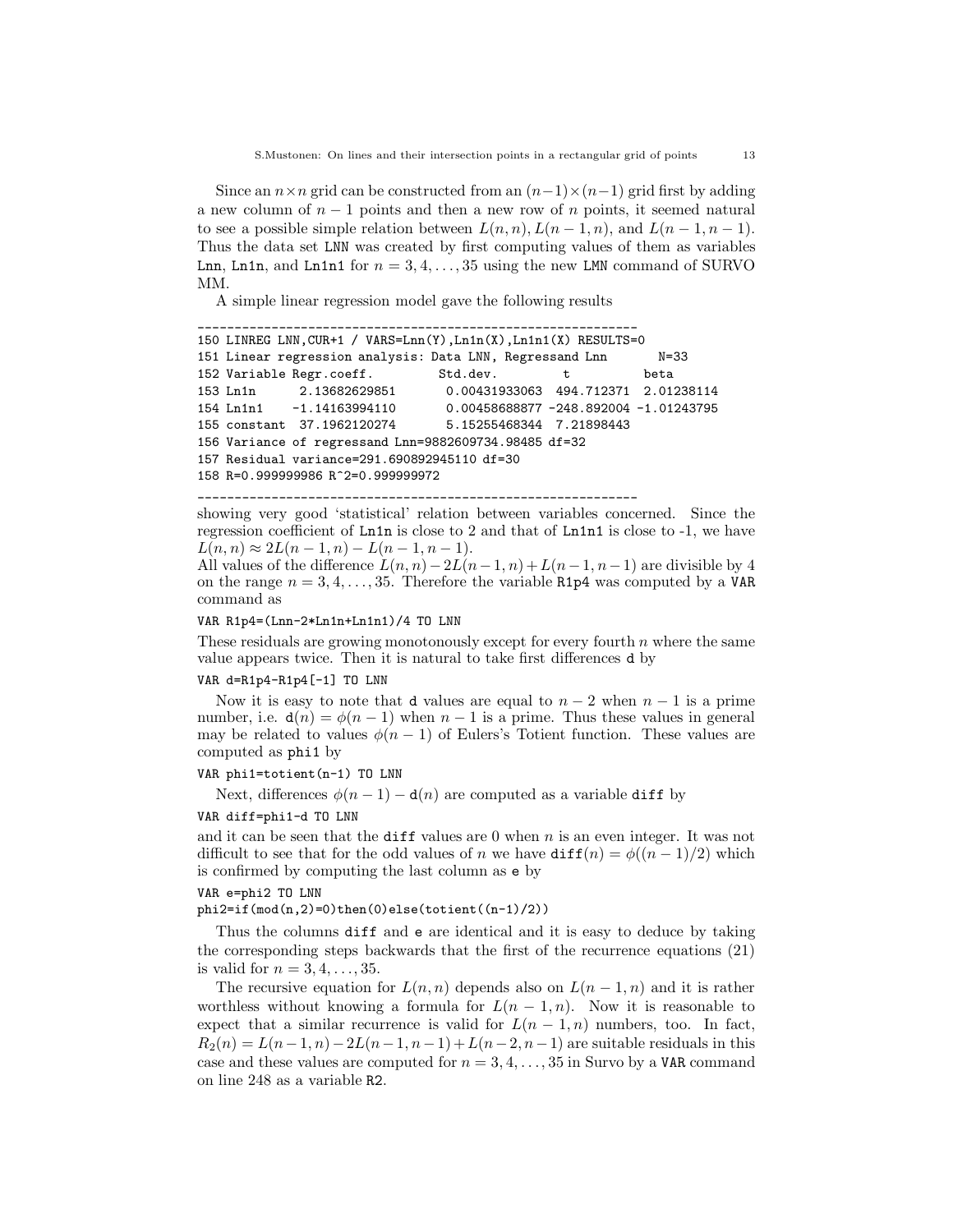14 S.Mustonen: On lines and their intersection points in a rectangular grid of points

It is immediately detected that this is a simpler case than the previous one. Surprisingly these residuals are zero for  $n = 3, 7, 11, \ldots$  i.e. when  $n \equiv 3 \pmod{4}$ . It is easy to detect general rules also for non-zero residuals. If  $n-1$  is a prime number, the residual  $R_2(n)$  is equal to  $(n-1)(n-2) = (n-1)\phi(n-1)$  and the latter expression is valid also for any even n, i.e.  $R_2(n) = (n-1)\phi(n-1)$  when n is even. The remaining case is  $n \equiv 1 \pmod{4}$  and then we have  $R_2(n) = (n-1)\phi(n-1)/2$ . These results are checked by a VAR command on lines 250 – 252.

\_\_\_\_\_\_\_\_\_\_\_\_\_\_\_\_\_\_\_\_\_\_\_\_\_\_\_\_\_\_\_\_\_\_\_\_\_\_\_\_\_\_\_\_\_\_\_\_\_\_\_\_\_\_\_\_\_\_\_\_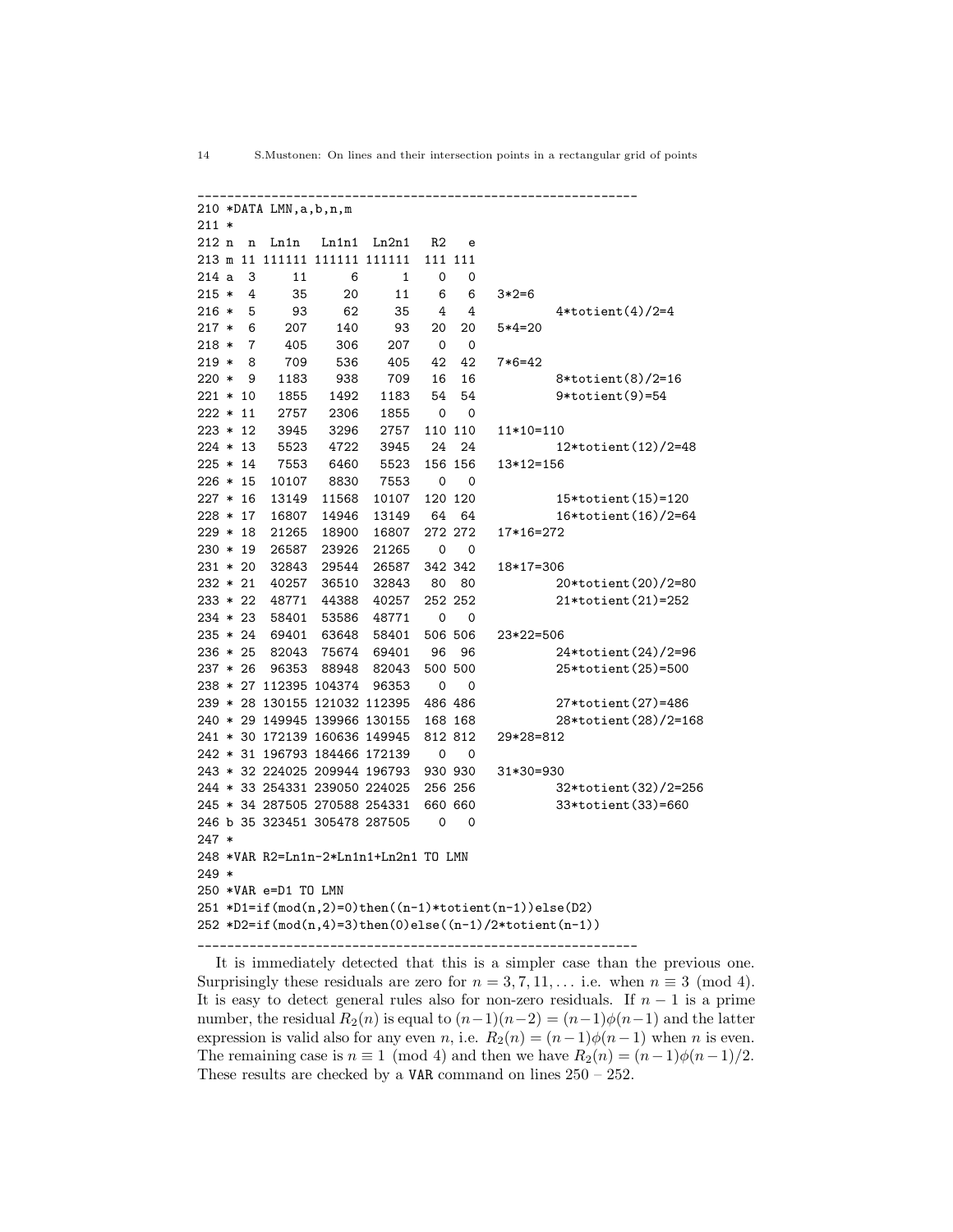Of course, these considerations related to the recursive formula (21) have nothing to do with a strict proof, although the results completely agree with those obtained by formula (2) at least for  $n = 2, 3, ..., 15000$  and for  $n = 40000$  and  $n = 60000$ . So there is still a challenge to to prove these results generally, although there are hardly any suspects about their validity.

The recurrence takes place by computing  $L(n, n)$  and  $L(n-1, n)$  values alternatively. It may also be possible to find a recursive formula of type

(24) 
$$
L(n) = 2L(n-1) - L(n-2) + R(n)
$$

since computational experiments indicate that  $2L(n-1) - L(n-2)$  is a rather good approximation of  $L(n)$ . At the moment I have no suggestion for a formula of the remainder  $R(n)$ . Another alternative is to derive a direct formula for  $L(n)$  by iterating (21).

By means of recursive formulas  $(21)$ , it is possible to compute  $L(n)$  values for larger n. I have used the Mathematica code presented above since it works with arbitrary precision integers.

I got, for example,  $L(2000000) = 3647562610795135871970078$  and this divided by 2000000<sup>4</sup> gave  $C' = 0.227972663174695991998129875$  and  $C' - C \approx -2.1 \cdot 10^{-11}$ . Thus C' approximates now  $C = \left[\frac{3}{2\pi}\right]^2$  about 100 times more accurately than for  $n = 60000$ .

The proportional deviances  $(L(n) - Cn^4)/n^{2.5}$  can be seen in a graph http://www.survo.fi/papers/DevLn2009.pdf

for  $n = 1000, 1001, 1002, \ldots, 2000000$ . The absolute values of these deviances are less that 0.17 so that these new results do not violate the conjecture (20).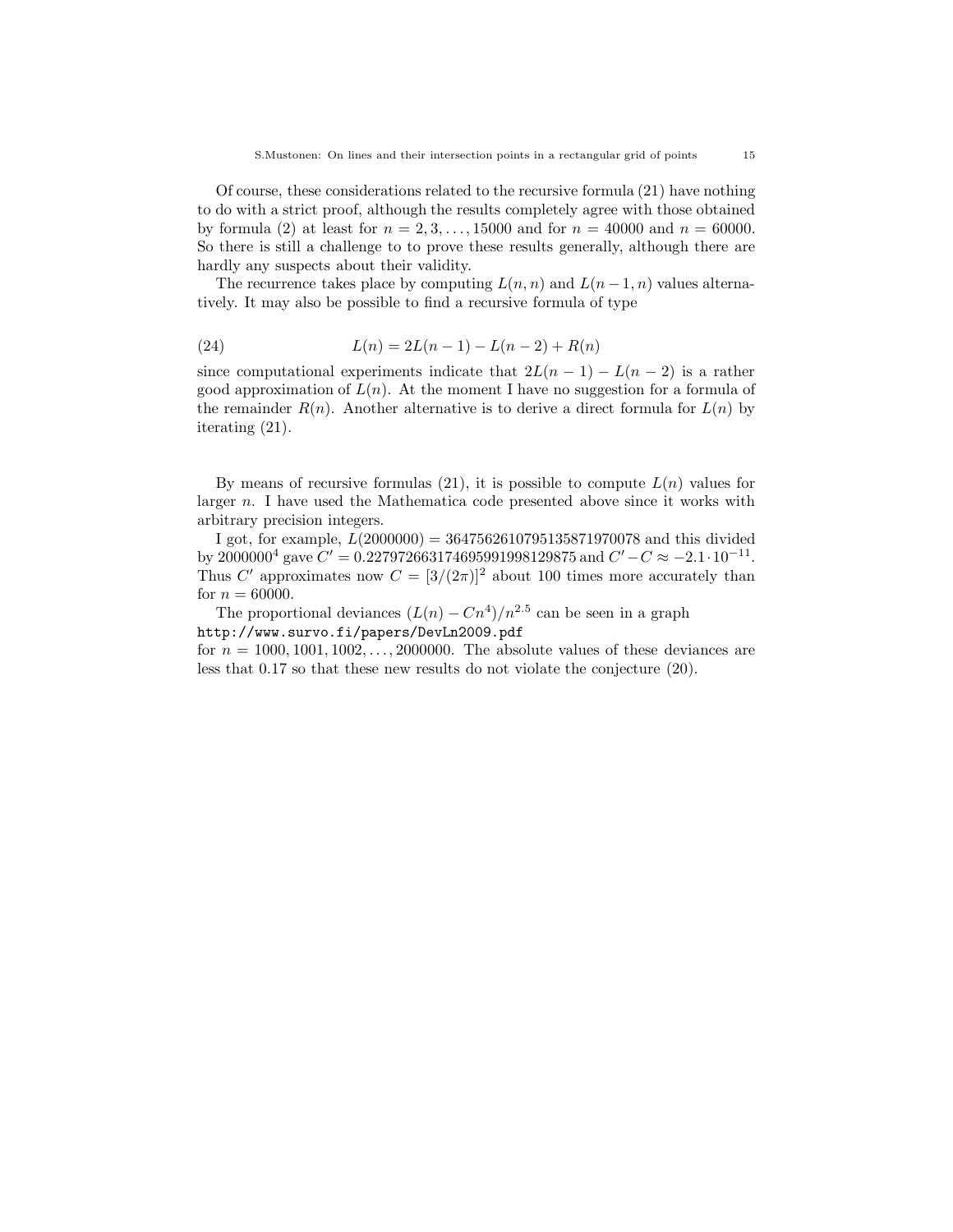16 S.Mustonen: On lines and their intersection points in a rectangular grid of points

# 7. Appendix 2: Recursive formulas 2

It is logical to study  $L(m, n)$  numbers for a fixed m in a similar manner. It turns out that, in general, a recurrence of the form (24), i.e.

(25) 
$$
L(m, n) = 2L(m, n-1) - L(m, n-2) + R(m, n)
$$

is valid and the residual terms  $R(m, n)$  are *periodic*.

Case  $m = 2$ :

Trivially we have

(26) 
$$
L(2, n) = n^2 + 2, \quad n = 2, 3, ...
$$

since a  $2 \times n$  grid has 2 horizontal lines and the n points on the 'top line' can be connected to points on the 'bottom line' in  $n^2$  ways.

## Case  $m = 3$ :

|            |                |                        |                          | 100 *DATA L3N,A,B,N,M                 |             |                                                 |  |
|------------|----------------|------------------------|--------------------------|---------------------------------------|-------------|-------------------------------------------------|--|
| 100 N n    |                |                        |                          | L R3 L3n                              | D           |                                                 |  |
|            |                | 101 M 11 1111 111 1111 |                          |                                       | 111         |                                                 |  |
| 102 A      | $\overline{2}$ | 11                     | $\overline{\phantom{a}}$ | 11                                    | 0           |                                                 |  |
| $103 * 3$  |                | 20                     |                          | 20<br>$\frac{1}{2}$ and $\frac{1}{2}$ | 0           |                                                 |  |
| $104 * 4$  |                | 35                     | 6                        | 35                                    | 0           |                                                 |  |
|            |                | $105 * 5 52$           | 2                        | 52                                    | 0           |                                                 |  |
| $106 * 6$  |                | 75                     | 6                        | 75                                    | $\mathbf 0$ |                                                 |  |
| $107 * 7$  |                | 100                    | $\mathbf{2}$             | 100                                   | 0           |                                                 |  |
| $108 * 8$  |                | 131                    | 6                        | 131                                   | 0           |                                                 |  |
| $109 * 9$  |                | 164                    | $\overline{2}$           | 164                                   | $\mathbf 0$ |                                                 |  |
| $110 * 10$ |                | 203                    | 6                        | 203                                   | 0           |                                                 |  |
| $111 * 11$ |                | 244                    | $\mathbf{2}$             | 244                                   | 0           |                                                 |  |
| $112 * 12$ |                | 291                    | 6                        | 291                                   | 0           |                                                 |  |
| $113 * 13$ |                | 340                    | $\overline{2}$           | 340                                   | $\mathbf 0$ |                                                 |  |
| $114 * 14$ |                | 395                    | 6                        | 395                                   | 0           |                                                 |  |
| $115 * 15$ |                | 452                    |                          | 2 452                                 | $\mathbf 0$ |                                                 |  |
| $116 * 16$ |                | 515                    | 6                        | 515                                   | $\mathbf 0$ |                                                 |  |
| $117 * 17$ |                | 580                    | $\overline{2}$           | 580                                   | 0           |                                                 |  |
| $118 * 18$ |                | 651                    |                          | 6 651                                 | $\Omega$    |                                                 |  |
| $119 * 19$ |                | 724                    |                          | 2 724                                 | 0           |                                                 |  |
| 120 B 20   |                | 803                    | 6                        | 803                                   | $\mathbf 0$ |                                                 |  |
| $121 *$    |                |                        |                          |                                       |             |                                                 |  |
|            |                |                        |                          |                                       |             | 122 *VAR R3=L-2*L[-1]+L[-2] TO L3N              |  |
|            |                |                        |                          |                                       |             | 123 *VAR L3n=2*n <sup>2+3-mod(n,2)</sup> TO L3N |  |
|            |                | 124 *VAR D=L-L' TO L3N |                          |                                       |             |                                                 |  |
|            |                |                        |                          | $125 * L3(n) := 2*n^2+3-mod(n,2)$     |             |                                                 |  |
|            |                | 126 *L3(1000)=2000003  |                          |                                       |             |                                                 |  |
|            |                | 127 *LMN 3,1000        |                          |                                       |             |                                                 |  |

 $Date$ 18 May 2009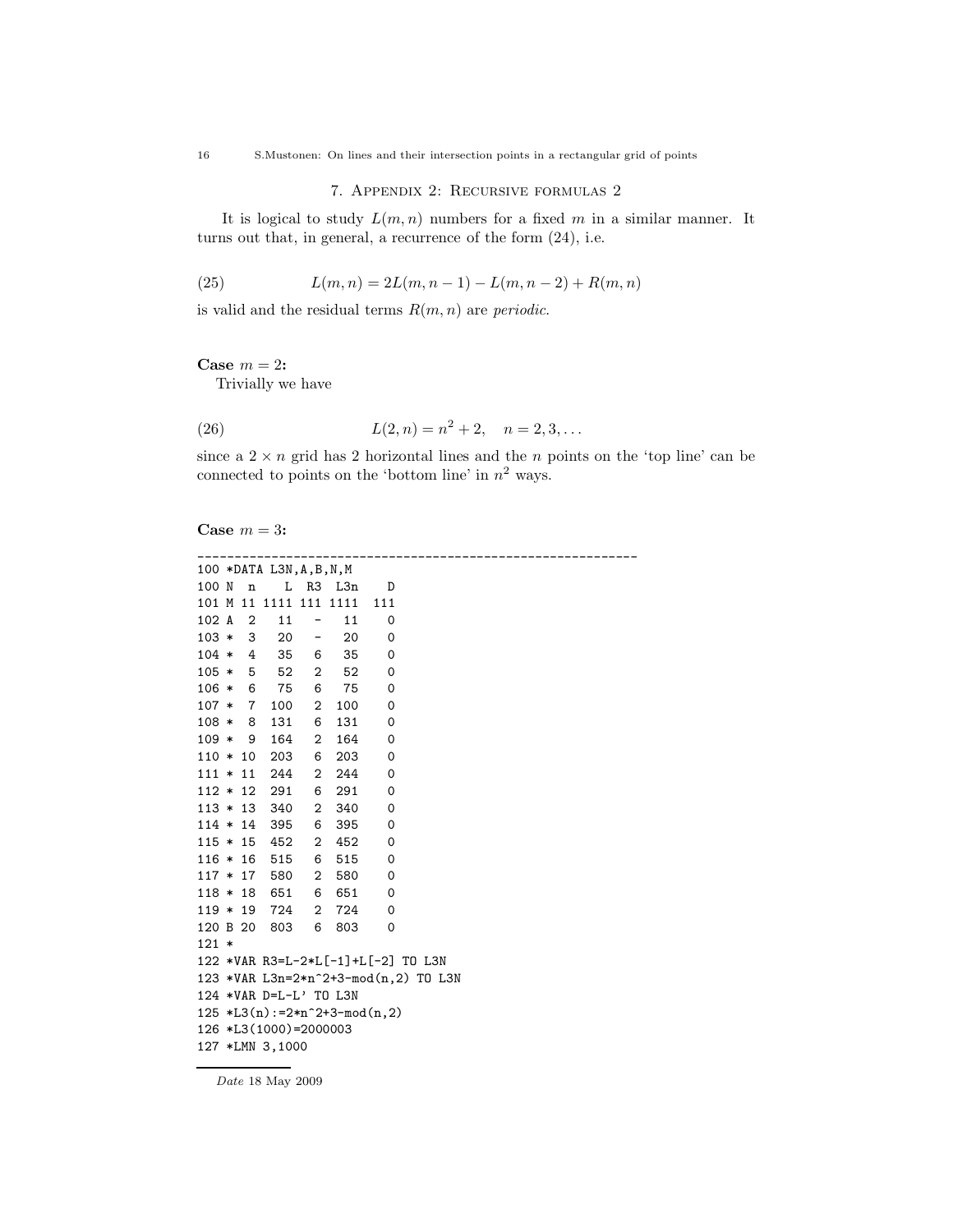128 \*L(3,1000): 2000003

\_\_\_\_\_\_\_\_\_\_\_\_\_\_\_\_\_\_\_\_\_\_\_\_\_\_\_\_\_\_\_\_\_\_\_\_\_\_\_\_\_\_\_\_\_\_\_\_\_\_\_\_\_\_\_\_\_\_\_\_

In the display above from a Survo edit field the  $L(3, n)$  values have been computed by the LMN command as Land the residuals  $R(3, n)$  by the VAR command on line 122 as R3. Thus the residuals are

(27)  $R(3, n) = \begin{cases} 6 & \text{if } n \text{ is even;} \\ 2 & \text{if } n \text{ is even;} \end{cases}$ 2 if n is odd

and the length of the period is 2.

It can be shown (for example, by studying  $L(3, n) - L(3, n-1)$ ) that

(28) 
$$
L(3, n) = 2n^2 + 3 - \text{mod}(n, 2)
$$

and it is also the solution of the difference equation (25). Values of (28) are computed as L3n by the VAR command on line 123 and the difference D=L-L3n is shown to be zero by the command on line  $124$ . The lines  $125 - 128$  indicate that the formula  $(28)$  is valid for  $n = 1000$ .

\_\_\_\_\_\_\_\_\_\_\_\_\_\_\_\_\_\_\_\_\_\_\_\_\_\_\_\_\_\_\_\_\_\_\_\_\_\_\_\_\_\_\_\_\_\_\_\_\_\_\_\_\_\_\_\_\_\_\_\_

#### Case  $m = 4$ :

Residuals  $R(4, n)$  have a period  $(10, 4, 12, 2, 12, 4)$  of length 6.

|            |             | 100 *DATA L4N, A, B, N, M                     |                                         |                            |                |  |  |  |
|------------|-------------|-----------------------------------------------|-----------------------------------------|----------------------------|----------------|--|--|--|
| 101 N      | $\mathbf n$ | L                                             | R4                                      | Dcheck                     |                |  |  |  |
| 102 M 11   |             | 1111                                          | 1111                                    | 1111                       |                |  |  |  |
| 103 A 2    |             | 18                                            |                                         |                            |                |  |  |  |
| $104 * 3$  |             | 35                                            |                                         |                            |                |  |  |  |
| $105 * 4$  |             | 62                                            | 10                                      |                            | 10             |  |  |  |
| $106 * 5$  |             | 93                                            | 4                                       |                            | 4              |  |  |  |
| $107 * 6$  |             | 136                                           | 12                                      |                            | 12             |  |  |  |
|            | $108 * 7$   | 181                                           | $\overline{\phantom{a}}$                | $\overline{\phantom{0}}^2$ |                |  |  |  |
|            | $109 * 8$   | 238                                           | 12                                      |                            | 12             |  |  |  |
|            | $110 * 9$   | 299                                           | 4                                       |                            | $\overline{4}$ |  |  |  |
|            | $111 * 10$  | 370                                           | 10                                      |                            | 10             |  |  |  |
|            |             | $112 * 11$ 445 4                              |                                         | $\overline{4}$             |                |  |  |  |
|            | $113 * 12$  | 532                                           | 12                                      |                            | 12             |  |  |  |
|            | $114 * 13$  | 621                                           | $\mathbf{2}$                            |                            | $\overline{2}$ |  |  |  |
| $115 * 14$ |             | 722                                           | 12                                      |                            | 12             |  |  |  |
| $116 * 15$ |             | 827                                           | 4                                       | $\overline{4}$             |                |  |  |  |
|            |             | $117 * 16$ 942                                | 10                                      |                            | 10             |  |  |  |
|            | $118 * 17$  | 1061                                          | 4                                       |                            | $\overline{4}$ |  |  |  |
|            | $119 * 18$  | 1192                                          | 12                                      |                            | 12             |  |  |  |
|            |             | $120 * 19$ $1325$ 2                           |                                         | $\overline{\phantom{0}}^2$ |                |  |  |  |
|            |             | 121 B 20 1470                                 | 12                                      |                            | 12             |  |  |  |
| $122 *$    |             |                                               |                                         |                            |                |  |  |  |
|            |             | 123 *VAR R4=L-2*L[-1]+L[-2] TO L4N            |                                         |                            |                |  |  |  |
| $124 *$    |             |                                               |                                         |                            |                |  |  |  |
|            |             | 125 C 10 4 12 2 12 4                          |                                         |                            |                |  |  |  |
|            |             | 126 *VAR Dcheck=X $(C, mod(n+2, 6)+1)$ TO L4N |                                         |                            |                |  |  |  |
| $127 *$    |             |                                               | $X(C, n)$ is the n'th number on line C. |                            |                |  |  |  |
|            |             | 128 *LMN 4,100                                |                                         |                            |                |  |  |  |
|            |             | 129 *L(4,100): 36670                          |                                         |                            |                |  |  |  |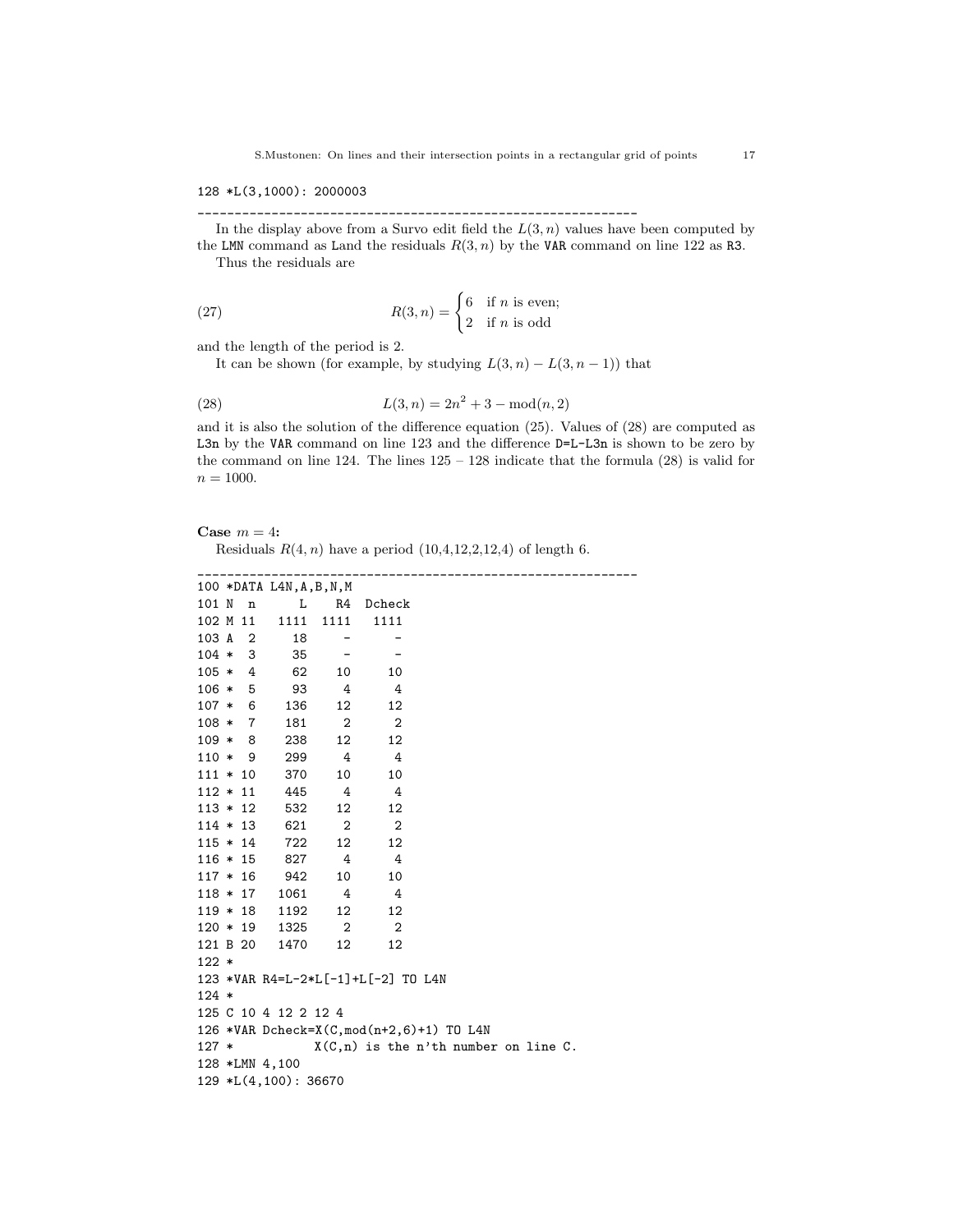```
____________________________________________________________
```
Then  $R(4, n)$  can be written as

(29)  $R(4, n) = C(\text{mod}((n+2, 6) + 1), \quad C = (10, 4, 12, 2, 12, 4).$ 

This formula is 'validated' by Survo commands on lines 125 – 126.

```
Mathematica code for this case is
L4[2]=18:
L4[3]=35;
L4[n_]:=L4[n]=L4[n]=2*L4[n-1]-L4[n-2]+R[n]c4=10,4,12,2,12,4;
R[n_]:=c4[Mod[n+2,6]+1]]Table[L4[n],n,2,100]
```
18, 35, 62, 93, 136, 181, 238, 299, 370, 445, 532, 621, 722, 827, 942, 1061, 1192, 1325, 1470, 1619, 1778, 1941, 2116, 2293, 2482, 2675, 2878, 3085, 3304, 3525, 3758, 3995, 4242, 4493, 4756, 5021, 5298, 5579, 5870, 6165, 6472, 6781, 7102, 7427, 7762, 8101, 8452, 8805, 9170, 9539, 9918, 10301, 10696, 11093, 11502, 11915, 12338, 12765, 13204, 13645, 14098, 14555, 15022, 15493, 15976, 16461, 16958, 17459, 17970, 18485, 19012, 19541, 20082, 20627, 21182, 21741, 22312, 22885, 23470, 24059, 24658, 25261, 25876, 26493, 27122, 27755, 28398, 29045, 29704, 30365, 31038, 31715, 32402, 33093, 33796, 34501, 35218, 35939, 36670

 $L(4, 100) = 36670$  is confirmed by the LMN command on lines  $128 - 129$ . The solution of the difference equation (25) for  $m = 4$  is

(30) 
$$
L(4, n) = 4n^2 - 3\lfloor n^2/9 \rfloor + C(mod(n-2, 18) + 1)
$$

where

 $C = (2, 2, 1, -1, 4, 0, 3, 2, 3, 0, 4, -1, 1, 2, 2, 1, 4, 1).$ 

Similar expressions may be derived for other  $n$  values as well, but the length of the  $C$ vector grows rapidly with m. Thus a more general approach should be adopted.

#### General recursion formula for  $L(m, n)$ :

At first the length of the period may be shortened by observing that, when adding the  $n<sup>th</sup>$  column to an  $m \times (n-1)$  grid, the number of lines with new slopes, necessarily of form  $(n-1, y)$ , is  $2\psi_1(m, n)$  where

(31) 
$$
\psi_1(m,n) = \sum_{\substack{y=1 \ (y,n-1)=1}}^{m-1} m - y
$$

Then, for example in case  $m = 4$  the length of the period in residuals

(32) 
$$
R_1(m,n) = L(m,n) - 2L(m,n-1) + L(m,n-2) - 2\psi_1(m,n)
$$

drops to 2 and they seem to be identically zero for even values of  $n$  but equal to -4 for odd values.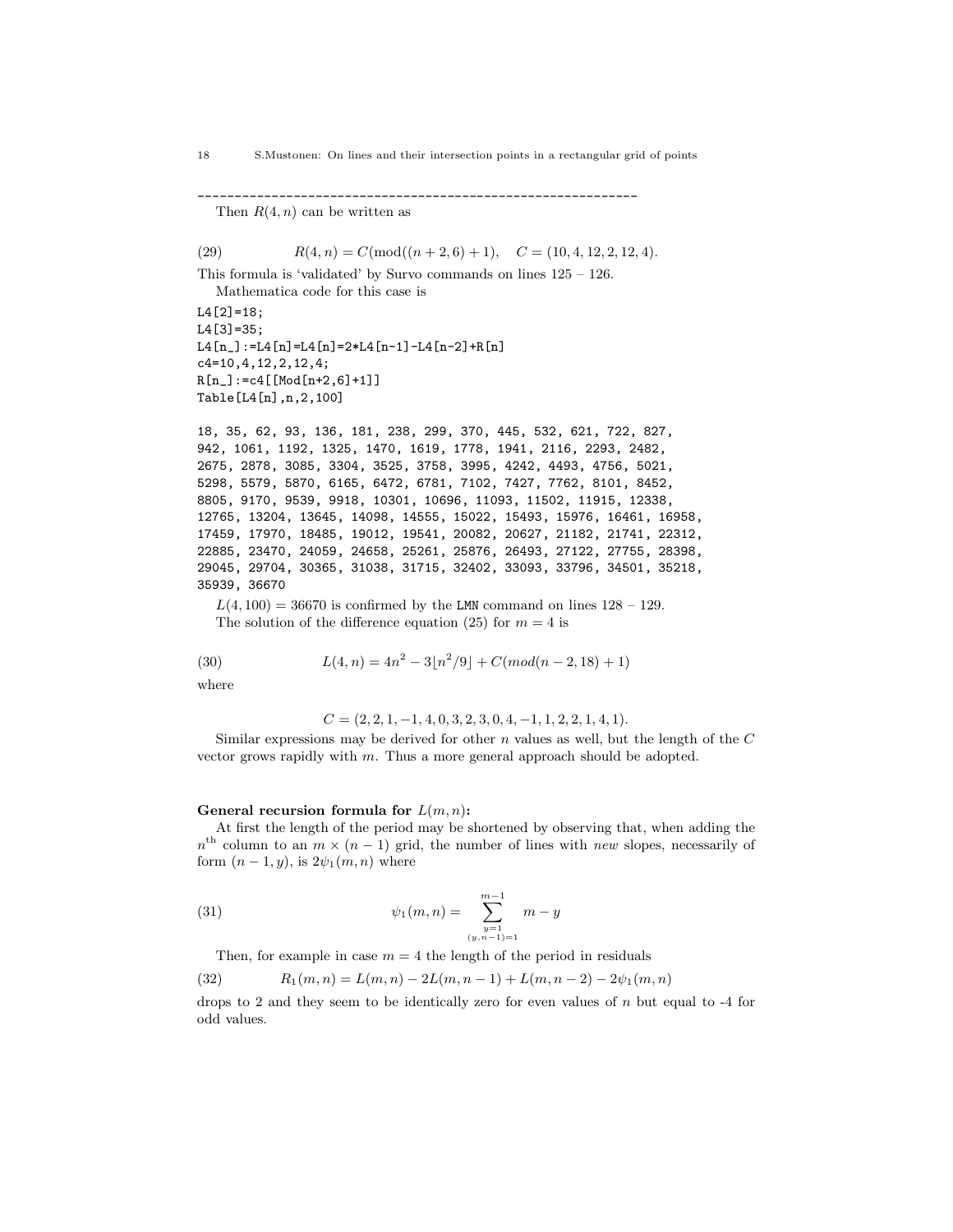|             |  | $100 * DATA$ $L4N$ , $A$ , $B$ , $N$ , $M$ |            |                          |                                                        |
|-------------|--|--------------------------------------------|------------|--------------------------|--------------------------------------------------------|
| 101 Nm n    |  |                                            | L PSI1     | R4                       |                                                        |
|             |  | 102 M1 11 111111 11111                     |            | 111                      |                                                        |
| 103 A4 2    |  | 18                                         | 6          |                          |                                                        |
|             |  | 104 *4 3 35 4                              |            |                          |                                                        |
| $105 * 4 4$ |  | 62                                         | 5          | $\mathbf 0$              |                                                        |
|             |  | 106 *4 5 93                                | 4          | $-4$                     |                                                        |
| $107 *4 6$  |  |                                            | 6<br>136   | $\mathbf 0$              |                                                        |
| 108 *4 7    |  |                                            | 181 3      | $-4$                     |                                                        |
| 109 *4 8    |  |                                            | 238 6      | $\overline{\phantom{0}}$ |                                                        |
| 110 *4 9    |  | 299                                        |            | $4 -4$                   |                                                        |
| 111 *4 10   |  | 370                                        | 5          | $\mathbf 0$              |                                                        |
| 112 *4 11   |  | 445                                        |            | $4 -4$                   |                                                        |
| 113 *4 12   |  | 532                                        | 6          | $\overline{\phantom{0}}$ |                                                        |
| 114 *4 13   |  | 621                                        |            | $3 - 4$                  |                                                        |
| 115 *4 14   |  | 722                                        | 6          | $\overline{\phantom{0}}$ |                                                        |
| 116 *4 15   |  | 827                                        | $4\degree$ | $-4$                     |                                                        |
|             |  | 117 *4 16 942                              | 5          | $\overline{\phantom{0}}$ |                                                        |
|             |  | 118 *4 17 1061                             |            | $4 -4$                   |                                                        |
| 119 *4 18   |  |                                            | 1192 6     | $\overline{\phantom{0}}$ |                                                        |
|             |  | 120 *4 19 1325 3                           |            | $-4$                     |                                                        |
|             |  | 121 B4 20 1470 6                           |            | $\mathbf 0$              |                                                        |
| $122 *$     |  |                                            |            |                          |                                                        |
|             |  |                                            |            |                          | 123 *psi1(M,N):=for(y=1)to(M-1)sum(psi12(M,N,y))       |
|             |  |                                            |            |                          | 124 *psi12(M, N, y):=if(gcd(y, N-1)=1)then(M-y)else(0) |
| $125 *$     |  |                                            |            |                          |                                                        |
|             |  | 126 *VAR PSI1=psi1(m,n) TO L4N             |            |                          |                                                        |
|             |  |                                            |            |                          | 127 *VAR R4=L-2*L[-1]+L[-2]-2*PSI1 TO L4N              |
|             |  |                                            |            |                          |                                                        |

As a more representative example, let's study the case  $m = 5$  in a similar way.

|              |  |                | 100 *DATA L5N, A, B, N, M |        |             |
|--------------|--|----------------|---------------------------|--------|-------------|
| 101 N m      |  | $\mathbf n$    |                           | L PSI1 | R5          |
| 102 M11 11   |  |                | 111111 11111              |        | 111         |
| 103 A 5      |  | 2              | 27                        | 10     |             |
| $104 * 5$    |  | 3              | 52                        | 6      |             |
| $105 * 5$    |  | 4              | 93                        | 8      | 0           |
| $106 * 5$    |  | 5              | 140                       | 6      | -6          |
| $107 * 5$    |  | 6              | 207                       | 10     | 0           |
| $108 * 5$    |  | $\overline{7}$ | 274                       | 4      | -8          |
| $109 * 5$    |  | 8              | 361                       | 10     | 0           |
| $110 * 5$    |  | 9              | 454                       | 6      | $-6$        |
| $111 * 5$    |  | 10             | 563                       | 8      | 0           |
| $112 * 511$  |  |                | 676                       | 6      | -8          |
| $113 * 512$  |  |                | 809                       | 10     | 0           |
| $114 * 513$  |  |                | 944                       | 4      | $-6$        |
| $115 * 514$  |  |                | 1099                      | 10     | $\mathbf 0$ |
| $116 * 515$  |  |                | 1258                      | 6      | -8          |
| $117 * 516$  |  |                | 1433                      | 8      | 0           |
| $118 * 5 17$ |  |                | 1614                      | 6      | $-6$        |
| $119 * 518$  |  |                | 1815                      | 10     | 0           |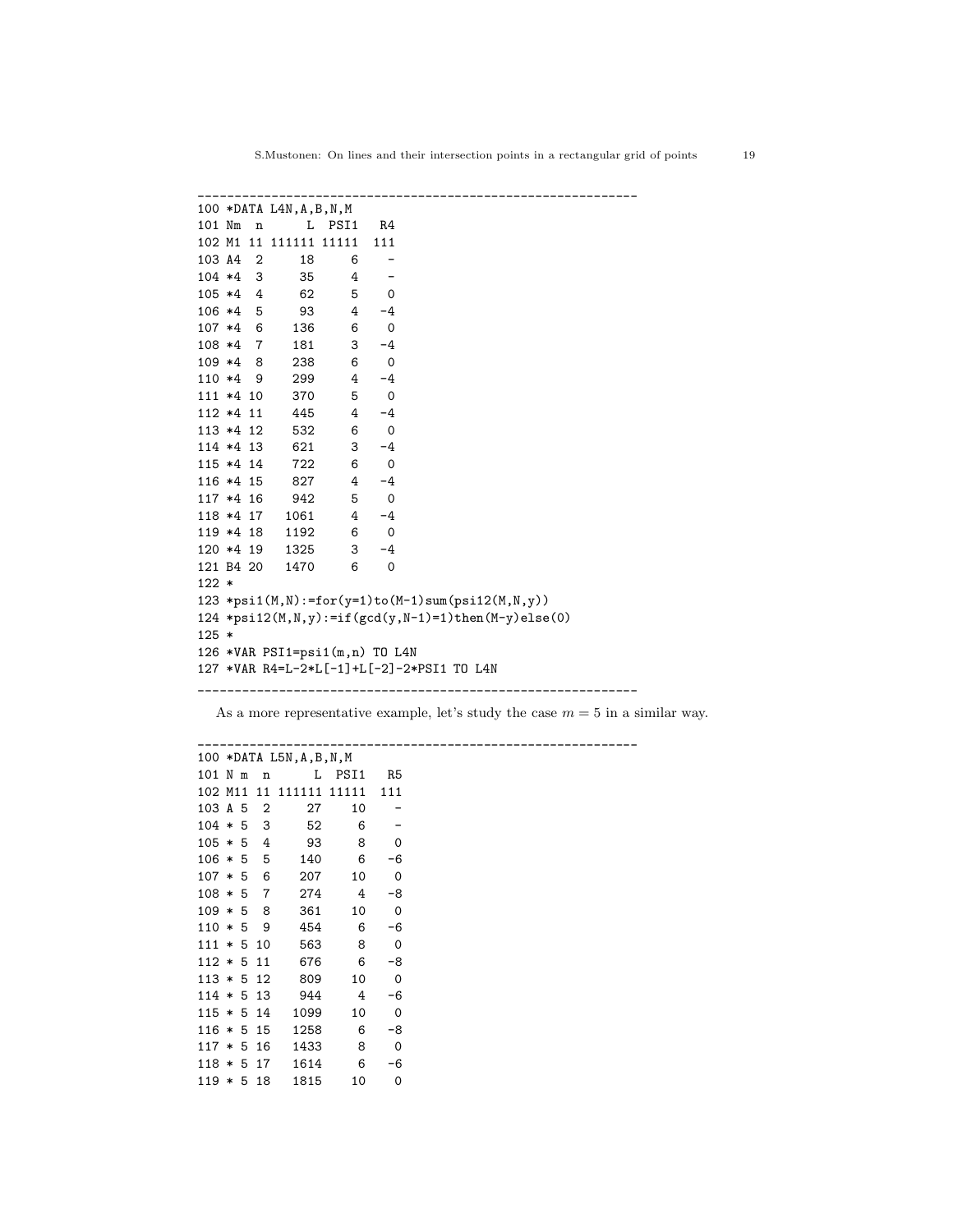20 S.Mustonen: On lines and their intersection points in a rectangular grid of points

120 \* 5 19 2016 4 -8 121 B 5 20 2237 10 0 122 \* 123 \*psi1( $M$ , $N$ ):=for( $y=1$ )to( $M-1$ )sum( $p$ si12( $M$ , $N$ , $y$ )) 124 \*psi12(M,N,y):=if(gcd(y,N-1)=1)then(M-y)else(0) 125 \* 126 \*VAR PSI1=psi1(m,n) TO L5N 127 \*VAR R5=L-2\*L[-1]+L[-2]-2\*PSI1 TO L5N

\_\_\_\_\_\_\_\_\_\_\_\_\_\_\_\_\_\_\_\_\_\_\_\_\_\_\_\_\_\_\_\_\_\_\_\_\_\_\_\_\_\_\_\_\_\_\_\_\_\_\_\_\_\_\_\_\_\_\_\_

Again the residuals seem to be identically zero for even  $n$ . For odd values residuals of alternative values -6 and -8 appear.

The next figure illustrates the situation in case  $m = 5$ ,  $n = 7$ . In this graph, all possible ascending lines connecting at least 2 points in a  $5 \times 7$  grid of points are drawn separately for different slopes. Lines of the partial  $5 \times 5$  grid are blue, additional lines possible in the partial  $5 \times 6$  grid are red, and additional lines in the complete  $5 \times 7$  grid are black. For any partial graph (with a constant slope) let  $N_5$  be the number of blue lines,  $N_6$  the number of red lines, and  $N<sub>7</sub>$  the number of black lines. The last graph of 4 black lines tells that  $\psi_1(5, 7) = 4$ . In most of the remaining graphs  $D_7 = N_7 - 2N_6 + N_5$  is zero as it is trivially for lines with slopes  $(1, 0)$  and  $(0, 1)$ , i.e. horizontal and vertical lines. Only in graphs corresponding to slopes  $(3,2)$  and  $(3,1)$   $D<sub>7</sub>$  deviates from zero being -1 and -3, respectively. Their sum -4 multiplied by 2 (corresponding cases of descending lines) gives  $-8$  which is the residual R5 for  $m = 5, n = 7$ .

In these partial graphs  $D_7 = 0$  just indicates that the number of red lines equals to the number of black lines. This can be explained as follows. Let  $P_1 = (u_1, v_1)$  and  $P_2 = (u_2, v_2)$ be the two first integer points (from left to right) of a line with slope  $(u_2 - u_1, v_2 - v_1)$ . Let's call points  $P_1, P_2$  bearing points. If the line is red,  $u_2$  must be 5  $(n-2)$  in general) and then there exists a parallel black line with  $Q_1 = (u_1 + 1, v_1)$  and  $Q_2 = (u_2 + 1, v_2)$ as bearing points. However, if  $D_7$  is not zero, in some cases  $Q_1$  and  $Q_2$  are not bearing points, but  $Q_0 = (2u_1 - u_2, 2v_1 - v_2)$  and Q1 are and thus a potential black line is in fact blue. This happens for slope  $(3, 1)$  three times for lines with  $P_1 = (2, 3), P_1 = (2, 2),$  $P_1 = (2, 1)$  and for slope  $(3, 2)$  once for a line with  $P_1 = (2, 2)$ .

In a general  $m \times n$  grid, let's study a red line with slope  $(x, y), x, y > 0$ ,  $(x, y) = 1$  and bearing points  $P_1 = (u_1, v_1), P_2 = (u_1 + x, v_1 + y)$ . The line is red only if  $u_1 + x = n - 2$ and  $P_0 = (u_1 - x, v_1 - y)$  is outside the grid. Then we have  $P_1 = (n - 2 - x, v_1)$  and  $n-2-2x < 0$  and/or  $v_1 - y < 0$ , i.e.

(33) 
$$
x > (n-2)/2 \ \lor \ v_1 < y.
$$

The potential black line one step to the right of the previous red line has bearing points  $Q_1 = (n-1-x, v_1), Q_2 = (n-1, v_1+y)$  unless  $Q_0 = (n-1-2x, v_1-y)$  is inside or on the border of the grid. Then this line is not a black but a blue line if  $n - 1 - 2x \geq 0$  and  $v_1 - y \geq 0$ , i.e.

(34) 
$$
x \le (n-1)/2 \land v_1 \ge y
$$
.

Then according to inequalities  $(33)$  and  $(34)$  the line is blue (instead of black) when n is odd and  $x = (n-1)/2$  and  $v_1 \ge y$ .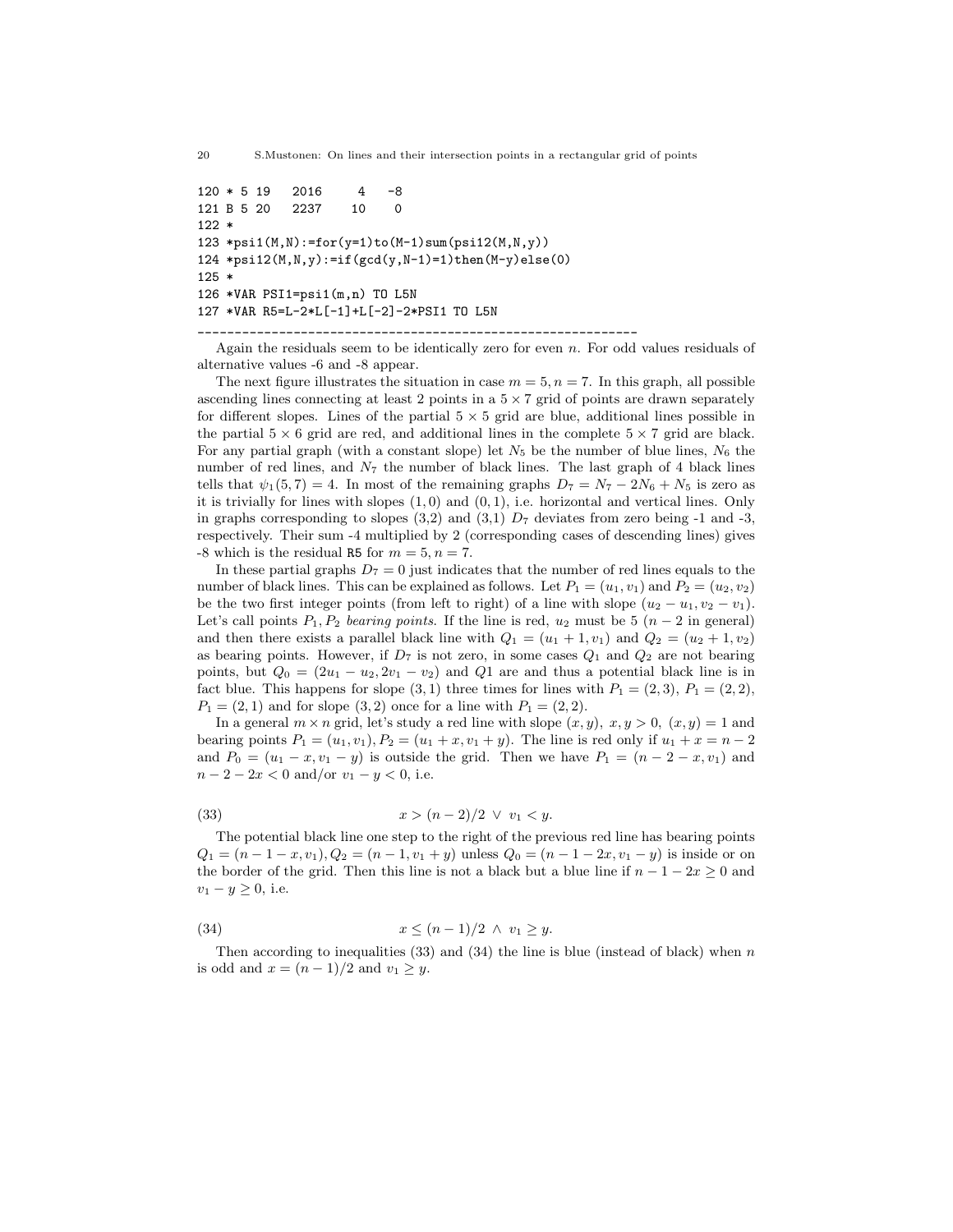

FIGURE 3. Ascending lines in case  $m = 5, n = 7$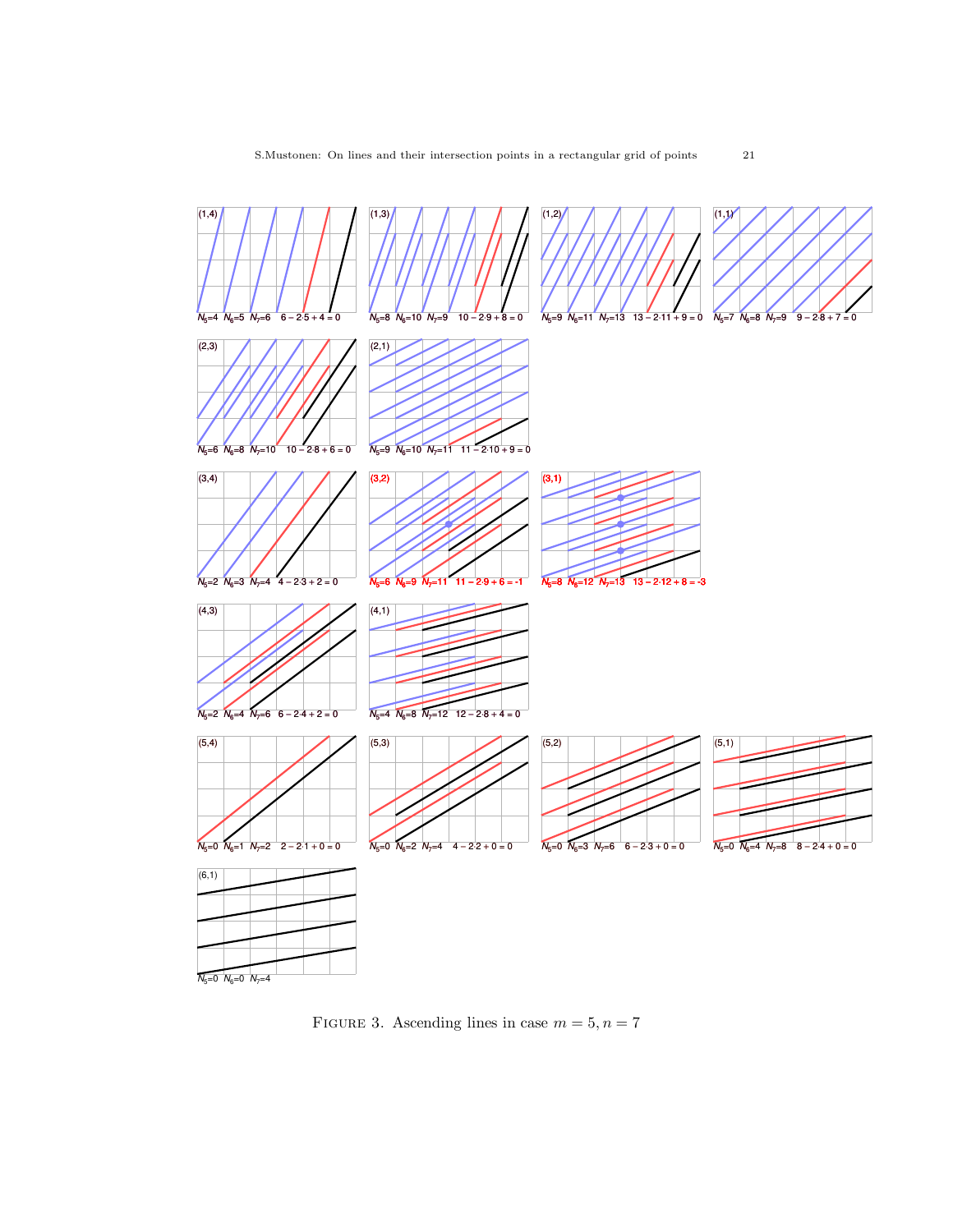Then the characteristic  $D_n = N_n - 2N_{n-1} + N_{n-2}$  is typically zero and can be non-zero (negative) only when n is odd and the slope of the line is  $((n-1)/2, y)$ ,  $((n-1)/2, y)$  $1, y = 1, 2, \ldots, m-1.$ 

According to (11) and (12)  $N_n = \psi_2(m, n, x, y)$  for a general slope  $(x, y)$ ,  $x, y > 0$  is

(35) 
$$
\psi_2(m,n,x,y) = (n-x)(m-y) - p(n-2x)p(m-2y),
$$

where  $p(z) = z$ , if  $z > 0$  and  $p(z) = 0$ , if  $z \le 0$  and the characteristic  $D_n = \psi_3(m, n, x, y)$ is

(36) 
$$
\psi_3(m,n,x,y) = \psi_2(m,n,x,y) - 2\psi_2(m,n-1,x,y) + \psi_2(m,n-2,x,y).
$$

Then the residuals (32) are  $R_1(m, n) = 2\psi_4(m, n)$  where

(37) 
$$
\psi_4(m,n) = \sum_{\substack{y=1 \ (n-1,y)=1}}^{m-1} \psi_3(m,n,\frac{n-1}{2},y)
$$

when *n* is odd and  $\psi_4(m, n) = 0$  when *n* is even.

The general formula for  $L(m, n)$  is

(38) 
$$
L(m,n) = 2L(m,n-1) - L(m,n-2) + 2\psi_1(m,n) + 2\psi_4(m,n).
$$

with initial values  $L(m, 2) = L(2, m)$  and  $L(m, 3) = L(3, m)$  obtained from (26) and (28). Although the formula (38) is seemingly more complicated than (7), it is much faster in

calculations. For example, if all values of  $L(m, n)$  for  $m, n = 2, 3, \ldots, 300$  are computed, it is more than 300 times faster. It is also faster when only one value of  $L(m, n)$  is needed although it computes also values  $L(m, i), i = 2, 3, ..., n - 1$  before getting  $L(m, n)$ .

This result is applied in case  $m = 11$  by means of SURVO MM as follows:

```
____________________________________________________________
100 *psi1(M,N):=for(y=1)to(M-1)sum(psi(12(M,N,y))101 *psi12(M,N,y):=if(gcd(y,N-1)=1)then(M-y)else(0)
102 *
103 *p(x):=if(x>0) then(x) else(0)104 *psi2(M,N,x,y):=(N-x)*(M-y)-p(N-2*x)*p(M-2*y)
105 *psi3(M,N,x,y):=psi2(M,N,x,y)-2*psi2(M,N-1,x,y)+psi2(M,N-2,x,y)
106 *psi4(M,N):=if(mod(N,2)=0)then(0)else(psi42(M,N))
107 *psi42(M,N):=for(y=1)to(M-1)sum(psi43(M,N,y))
108 *psi43(M,N,y):=if(gcd((N-1)/2,y)=1)then(psi3(M,N,(N-1)/2,y))else(0)
109 *
110 *VAR PSI1=psi1(m,n) TO L11N
111 *VAR R11=L-2*L[-1]+L[-2]-2*PSI1 TO L11N
112 *
113 *VAR PSI4=psi4(m,n) TO L11N
114 *
115 *VAR RES=L-2*L[-1]+L[-2]-2*PSI1-2*PSI4 TO L11N
116 *...........................
117 *VAR Lcheck=2*Lcheck[-1]-Lcheck[-2]+2*PSI1+2*PSI4 TO L11N / IND=n,4,100
118 *
119 *DATA L11N,A,B,N,M
120 N m m L PSI1 R11 PSI4 RES Lcheck
121 M11 111 111111 1111 1111 1111 11111 111111
122 A11 2 123 55 - 0 - 123
123 *11 3 244 30 - -25 - 244
```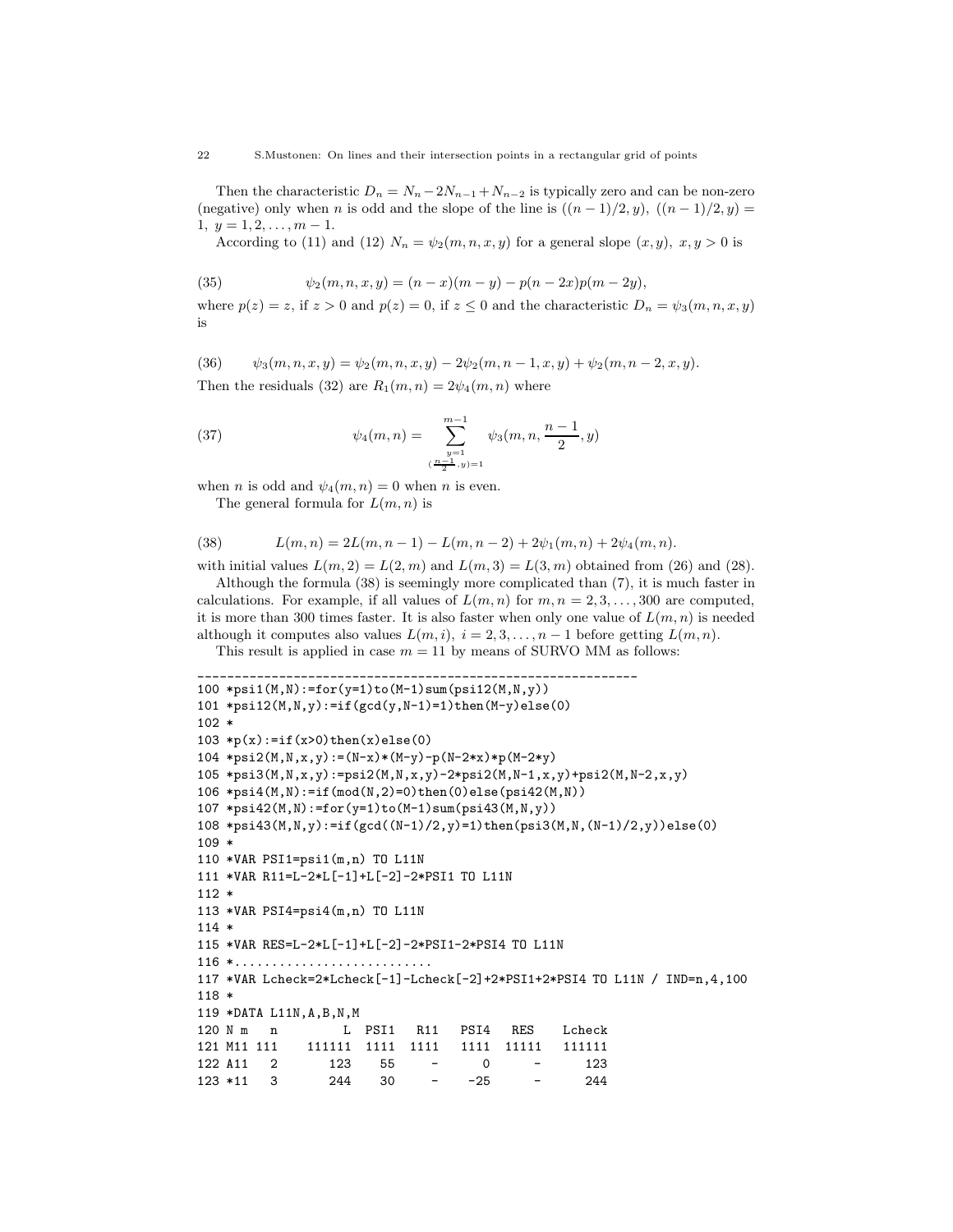|   | 124 *11              | 4              | 445      | 40                   | 0                    | $\mathsf{o}$        | 0 | 445    |  |
|---|----------------------|----------------|----------|----------------------|----------------------|---------------------|---|--------|--|
|   | 125 *11              | 5              | 676      | 30                   | $-30$                | $-15$               | 0 | 676    |  |
|   | 126 *11              | 6              | 1003     | 48                   | 0                    | 0                   | 0 | 1003   |  |
|   | 127 *11              | $\overline{7}$ | 1330     | 20                   | $-40$                | $-20$               | 0 | 1330   |  |
|   | 128 *11              | 8              | 1759     | 51                   | $\mathsf{O}\xspace$  | $\mathsf{O}\xspace$ | 0 | 1759   |  |
|   | 129 *11              | 9              | 2218     | 30                   | $-30$                | $-15$               | 0 | 2218   |  |
|   | 130 *11              | 10             | 2757     | 40                   | 0                    | $\mathsf{O}\xspace$ | 0 | 2757   |  |
|   | 131 *11              | 11             | 3296     | 24                   | $-48$                | $-24$               | 0 | 3296   |  |
|   | 132 *11              | 12             | 3945     | 55                   | 0                    | 0                   | 0 | 3945   |  |
|   | 133 *11              | 13             | 4614     | 20                   | $-20$                | $-10$               | 0 | 4614   |  |
|   | 134 *11              | 14             | 5393     | 55                   | 0                    | 0                   | 0 | 5393   |  |
|   | 135 *11              | 15             | 6174     | 26                   | $-50$                | $-25$               | 0 | 6174   |  |
|   | 136 *11              | 16             | 7021     | 33                   | 0                    | 0                   | 0 | 7021   |  |
|   | 137 *11              | 17             | 7898     | 30                   | $-30$                | $-15$               | 0 | 7898   |  |
|   | 138 *11              | 18             | 8885     | 55                   | 0                    | 0                   | 0 | 8885   |  |
|   | 139 *11              | 19             | 9872     | 20                   | $-40$                | $-20$               | 0 | 9872   |  |
|   | 140 *11              | 20             | 10969    | 55                   | $\mathsf{o}$         | 0                   | 0 | 10969  |  |
|   | 141 *11              | 21             | 12086    | 24                   | $-28$                | $-14$               | 0 | 12086  |  |
|   | 142 *11              | 22             | 13275    | 36                   | $\mathbf 0$          | 0                   | 0 | 13275  |  |
|   | $143 * 11$           | 23             | 14474    | 30                   | $-50$                | $-25$               | 0 | 14474  |  |
|   | 144 *11              | 24             | 15783    | 55                   | 0                    | 0                   | 0 | 15783  |  |
|   | 145 *11              | 25             | 17112    | 20                   | $-20$                | $-10$               | 0 | 17112  |  |
|   | 146 *11              | 26             | 18537    | 48                   | 0                    | 0                   | 0 | 18537  |  |
|   | 147 *11              | 27             | 19972    | 30                   | $-50$                | $-25$               | 0 | 19972  |  |
|   | 148 *11              | 28             | 21487    | 40                   | 0                    | 0                   | 0 | 21487  |  |
|   | 149 *11              | 29             | 23024    | 26                   | $-30$                | $-15$               | 0 | 23024  |  |
|   | 150 *11              | 30             | 24671    | 55                   | $\mathsf{o}$         | 0                   | 0 | 24671  |  |
| . | $\ddot{\phantom{0}}$ | $\ddotsc$      | $\ldots$ | $\ddot{\phantom{0}}$ | $\ddot{\phantom{0}}$ |                     |   | .      |  |
|   | $211 * 11$           | 91             | 226848   | 14                   | $-38$                | $-19$               | 0 | 226848 |  |
|   | $212 * 11$           | 92             | 231879   | 51                   | 0                    | 0                   | 0 | 231879 |  |
|   | $213 * 11$           | 93             | 236940   | 30                   | $-30$                | $-15$               | 0 | 236940 |  |
|   | 214 *11              | 94             | 242081   | 40                   | 0                    | 0                   | 0 | 242081 |  |
|   | $215 * 11$           | 95             | 247232   | 30                   | $-50$                | $-25$               | 0 | 247232 |  |
|   | 216 *11              | 96             | 252479   | 48                   | 0                    | 0                   | 0 | 252479 |  |
|   | $217 * 11$           | 97             | 257746   | 20                   | $-20$                | $-10$               | 0 | 257746 |  |
|   | $218 * 11$           | 98             | 263123   | 55                   | 0                    | 0                   | 0 | 263123 |  |
|   | $219 * 11$           | 99             | 268502   | 26                   | $-50$                | $-25$               | 0 | 268502 |  |
|   | 220 B11 100          |                | 273961   | 40                   | 0                    | 0                   | 0 | 273961 |  |
|   |                      |                |          |                      |                      |                     |   |        |  |

Values of column L have been computed by the Survo command LMN and the remaining columns by the formulas  $(31)$ ,  $(35) - (37)$ .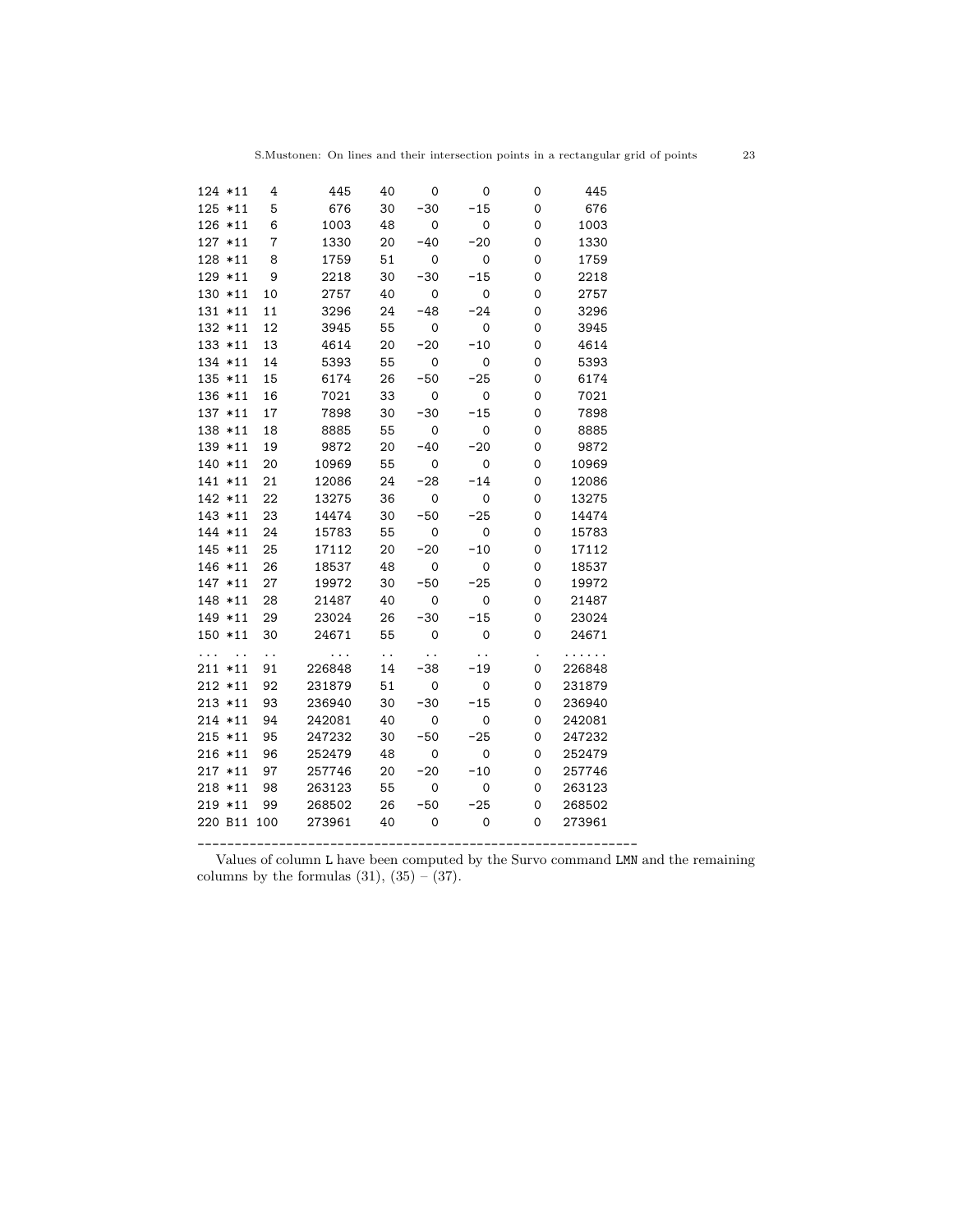```
The corresponding Mathematica code with results is
m=11;
L[2] = m^2+2;L[3]=2*m^2+3-Mod[m,2];psi1[m_,n_]:=Sum[psi2[m,n,y], y,1,m-1]
psi2[m_,n_,y_]:=If[GCD[y,n-1]==1,m-y,0]
p[i_]:=If[i>0,i,0]
psi2[m_,n_,x_,y_]:=psi2[m,n,x,y]=(n-x)*(m-y)-p[n-2*x]*p[m-2*y]
psi3[m_,n_,x_,y_]:=psi2[m,n,x,y]-2*psi2[m,n-1,x,y]+psi2[m,n-2,x,y]
psi4[m_,n_]:=psi4[m,n]=If[Mod[n,2]==0,0,psi42[m,n]]
psi42[m_,n_]:=psi42[m,n]=Sum[psi43[m,n,y], y,1,m-1]
psi43[m_,n_,y_]:=If[GCD[(n-1)/2,y]==1,psi3[m,n,(n-1)/2,y],0]
L[n_]:=L[n]=2*L[n-1]-L[n-2]+2*psi[n,n]+2*psi4[m,n]Table[L[n],n,2,100]
```
123, 244, 445, 676, 1003, 1330, 1759, 2218, 2757, 3296, 3945, 4614, 5393, 6174, 7021, 7898, 8885, 9872, 10969, 12086, 13275, 14474, 15783, 17112, 18537, 19972, 21487, 23024, 24671, 26308, 28055, 29832, 31689, 33556, 35511, 37486, 39571, 41666, 43841, 46036, 48341, 50638, 53045, 55482, 57985, 60498, 63121, 65764, 68509, 71254, 74079, 76934, 79899, 82864, 85925, 89008, 92171, 95344, 98627, 101920, 105323, 108736, 112221, 115736, 119347, 122958, 126679, 130430, 134261, 138084, 142017, 145970, 150033, 154106, 158245, 162414, 166685, 170956, 175337, 179738, 184219, 188710, 193311, 197924, 202633, 207352, 212151, 216980, 221919, 226848, 231879, 236940, 242081, 247232, 252479, 257746, 263123, 268502, 273961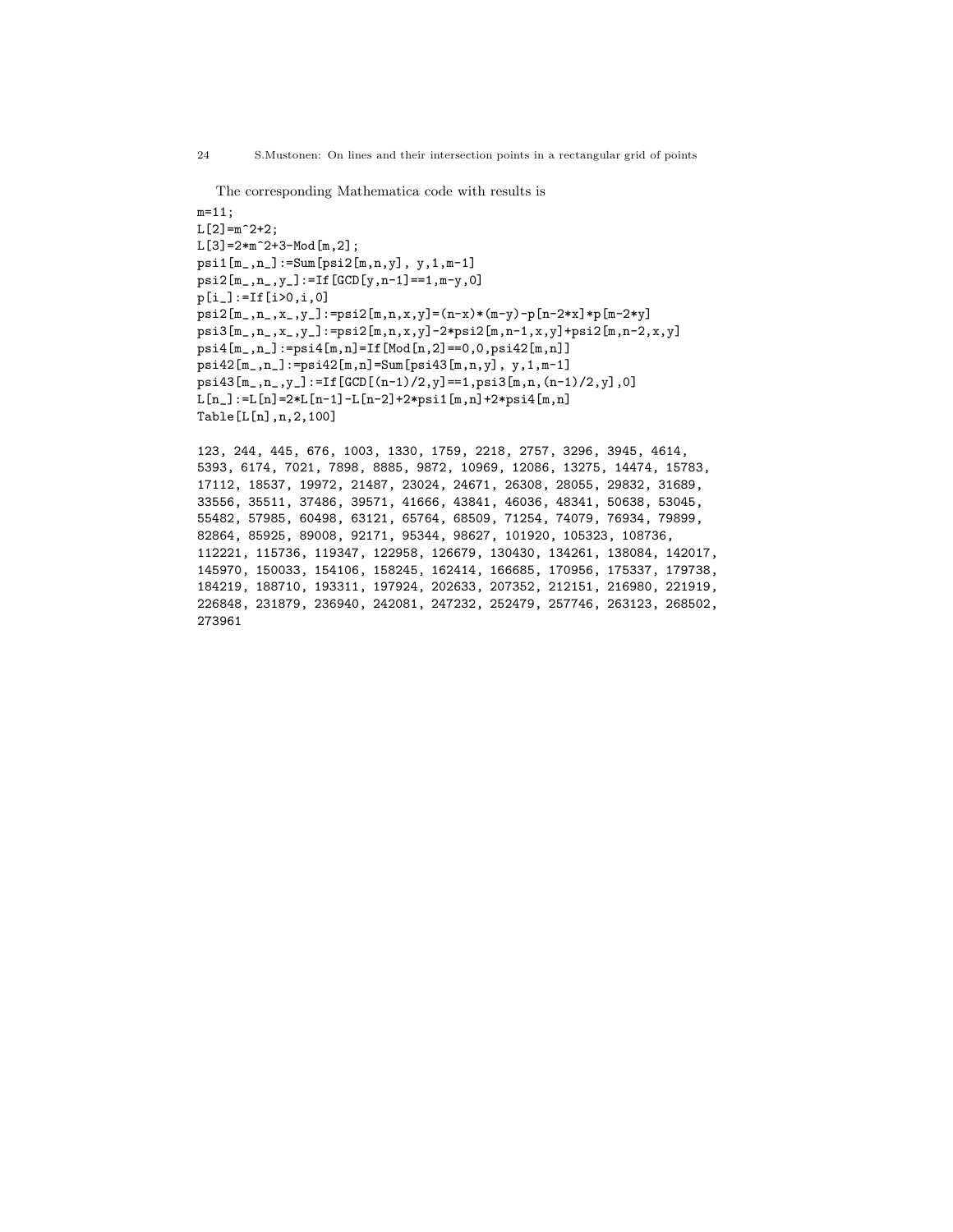In Section 4 it was conjuctured (20) that  $L(n) = \left[\frac{3}{(2\pi)n^2}\right]^2 + O(n^{2.5})$  according to numerical experiments. Now after my experimental results it has been proved in [1] a weaker result that  $L(n) = [3/(2\pi)n^2]^2 + O(n^3 \log n)$ . <sup>45</sup>

That result is based on decompositions of (3) for  $k = 1, 2$  and, for example,

(39) 
$$
f(n+1,1) = 4(n+1)^2 s_1(n) - 8(n+1)s_2(n) + 4s_3(n) + 4(n+1)n
$$
 where

(40) 
$$
s_1(n) = \sum_{\substack{x,y=1 \ (x,y)=1}} 1, \qquad s_2(n) = \sum_{\substack{x,y=1 \ (x,y)=1}} x, \qquad s_3(n) = \sum_{\substack{x,y=1 \ (x,y)=1}} xy.
$$

By showing that

(41) 
$$
s_i(n) = \frac{n^{i+1}}{2^{i-1}\zeta(2)} + O(n^i \log n), \quad i = 1, 2, 3, \quad \zeta(2) = \pi^2/6
$$

it is concluded that

(42) 
$$
f(n+1,1) = \frac{n^4}{\zeta(2)} + O(n^3 \log n).
$$

A similar argument leads to

(43) 
$$
f(n+1,2) = \frac{n^4}{4\zeta(2)} + O(n^3 \log n)
$$

and according to (2)

(44) 
$$
L(n) = \frac{3n^4}{8\zeta(2)} + O(n^3 \log n) = [3/(2\pi)n^2]^2 + O(n^3 \log n).
$$

However, although the asymptotic expressions (41) may be the best possible, (42) for  $f(n+1, 1)$  is not, since, according to (39), it is the difference

(45) 
$$
f(n+1,1) = g_1(n) - g_2(n)
$$

of two 'large' positive expressions

(46) 
$$
g_1(n) = 4(n+1)^2 s_1(n) + 4s_3(n) + 4(n+1)n,
$$

$$
g_2(n) = 8(n+1)s_2(n)
$$

and these quantities are strongly related to each other. For  $n = 2, 3, \ldots, 10000$  their correlation coefficient is 0.9999999998.

In the next graph, the differences  $\Delta f(n, 1) = f(n+1, 1) - f(n, 1), \Delta g_1(n) = g_1(n+1)$  $g_1(n)$ , and  $\Delta g_2(n) = g_2(n+1) - g_2(n)$  are plotted for  $n = 2, 3, \ldots, 1000$  on a logarithmic scale

Date 14 June 2009

 $4$ Also formulas  $(21)$  are proved in [1].

<sup>&</sup>lt;sup>5</sup>On the basis of results in ([2]), Kaisa Matomäki has now shown that the residual is  $O(n^c)$ for any constant  $c > 2.5$  if the famous Riemann hypothesis is true. (A personal communication, 2 Aug 2009). Thus my conjecture seems to be essentially correct.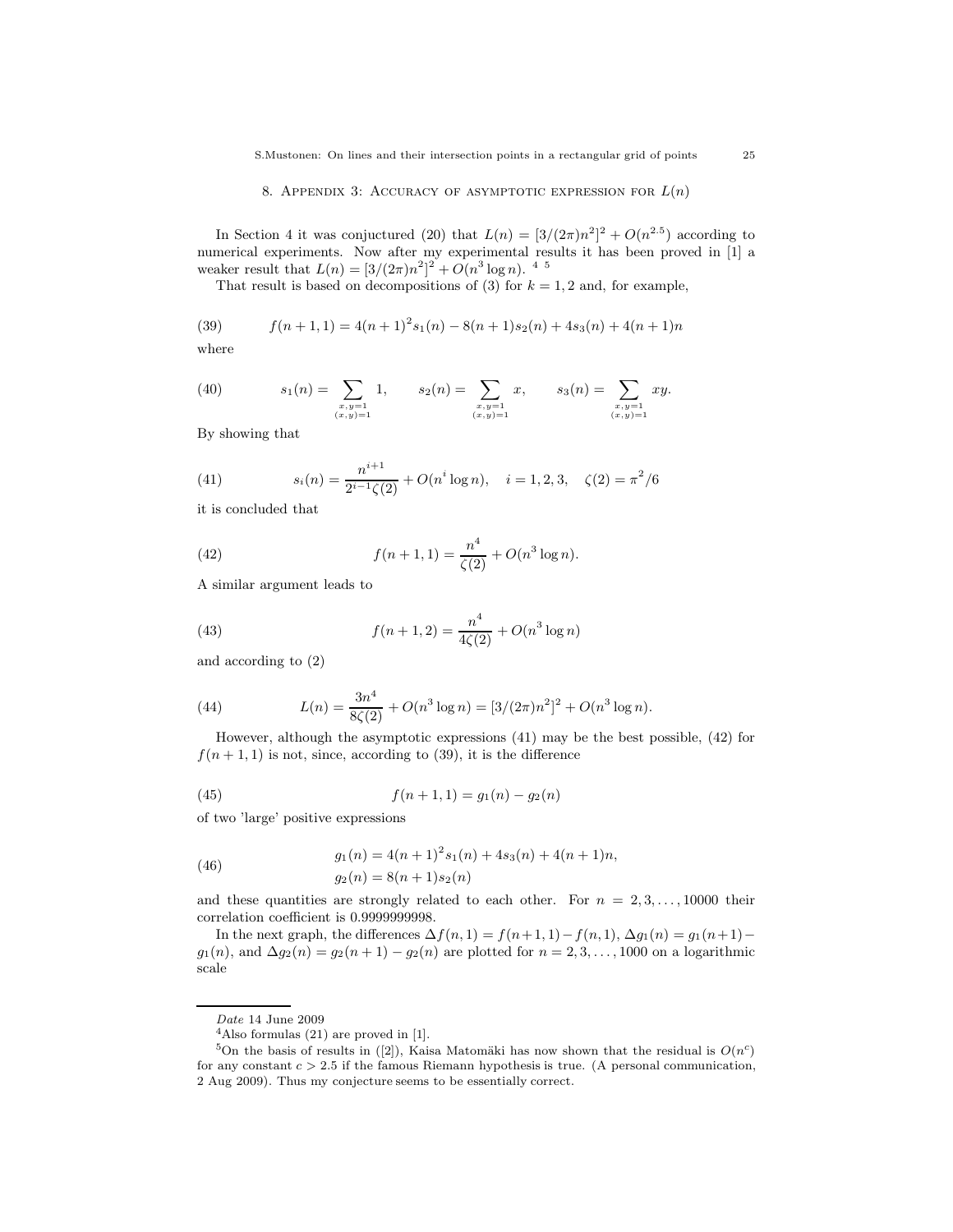

showing how the increments of functions (46) fluctuate almost identically (depending on the divisibility of n) and the variations in increments of  $f(n+1, 1)$  are of minor magnitude. In fact, numerical studies indicate that the magnitude of the residual in the asymptotic

expression of  $f(n, 1)$  is  $O(n^{2.5})$ , i.e. the same as that of  $L(n)$ .

Since the formula (3) is slow in computations of  $f(n, 1)$  for large n, I made a similar numerical experiment with Survo as in Appendix 1 (Section 6) and found efficient recursive formulas for  $f(n, 1) = f(n, n, 1)$  and  $f(n - 1, n, 1)$  defined generally in (8) as

(47) 
$$
f(n, n, 1) = 2f(n - 1, n, 1) - f(n - 1, n - 1, 1) + R_1(n),
$$

$$
f(n - 1, n, 1) = 2f(n - 1, n - 1, 1) - f(n - 2, n - 1) + 2(n - 1)\phi(n - 1),
$$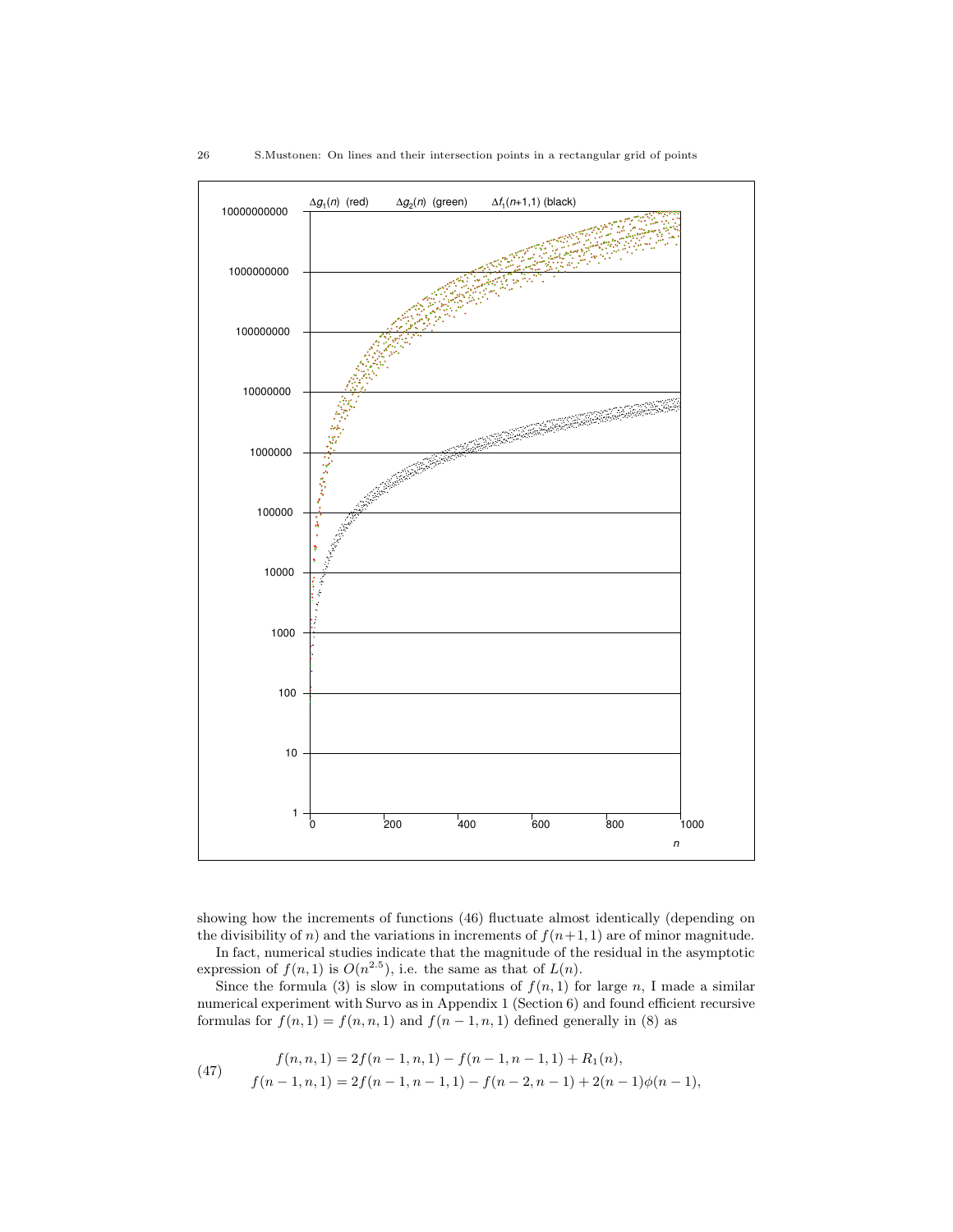where

(48) 
$$
R_1(n) = R_1(n-1) + 8\phi(n-1)
$$

with initial values  $f(0, 0, 1) = f(0, 1, 1) = R_1(1) = 0$ .

By combining capabilities of Survo and Mathematica, I have computed values of  $f(n,1) = f(n,n,1)$  for  $n = 2,3,...,10^7$  and found that  $|f(n,1) - n^4/\zeta(2)| < 0.22n^{2.5}$ in the interval  $(10^6, 10^7)$ . In particular,

 $f(10^7, 1) = 6079271018567762240876092228$  and  $f(10^7, 1)/(10^7)^4 - 6/\pi^2 \approx 2.7 \cdot 10^{-12}$ .

8.1. Computational details. I have now computed  $L(n)$  values and the proportional deviances  $D(n) = (L(n) - Cn^4)/n^{2.5}$  for  $n = 2, 3, ..., 10^8$  and the deviances  $D(n)$  (100) million dots) are plotted in

http://www.survo.fi/papers/DevLn2009A.pdf

The deviances stay within the earlier limits, i.e.  $|D(n)| < 0.2$ , and give no reason to reject the conjecture (20).

The entire computational process was controlled from Survo. The Mathematica code needed for computing  $L(n)$  in portions of a million values was given in a Survo edit field as follows:

```
____________________________________________________________
101 *SAVEP CUR+1,E,INIT.TXT
102 *res = 0, 1000000, 0, 0, 0, 0
103 *res >> resfile
104 E
105 *
106 */MATHRUN INIT.TXT
107 *Out[2]= 0, 1000000, 0, 0, 0, 0
108 *
109 *SAVEP CUR+1,E,LNN.TXT
110 *t1=TimeUsed[];
111 *res = \langle\langle \text{resfile}\rangle112 *n1=res[[1]];
113 *n2=n1+res[[2]];
114 *L[n1-1]=res[[3]];
115 *L1[n1]=res[[4]];
116 *R1[n1]=res[[5]];
117 *n1=n1+1;
118 *L[n] := L[n] = 2*L1[n] - L[n-1] + R1[n]119 *L1[n_]:=L1[n]=2*L[n-1]-L1[n-1]+R2[n]
120 *R1[n_]:=R1[n]=R1[n-1]+4*(EulerPhi[n-1]-e[n])
121 *e[n_]:=If[Mod[n,2]==0,0,EulerPhi[(n-1)/2]]
122 * R2[n_]:=123 *If[Mod[n,2]==0,(n-1)*EulerPhi[n-1],
124 *If[Mod[n,4]==1,(n-1)*EulerPhi[n-1]/2,0]]
125 *Export["J:/LNN/LN.TXT",Table[n,L[n],n,n1,n2],"Table"]
126 *res=n2,n2-n1+1,L[n2-1],L1[n2],R1[n2],L[n2]
127 *res >> resfile
128 *TimeUsed[]-t1
129 E
```
\_\_\_\_\_\_\_\_\_\_\_\_\_\_\_\_\_\_\_\_\_\_\_\_\_\_\_\_\_\_\_\_\_\_\_\_\_\_\_\_\_\_\_\_\_\_\_\_\_\_\_\_\_\_\_\_\_\_\_\_

The  $L(n)$  computations were carried out by the code LNN.TXT on lines 110 – 128. However, at first the initial values were saved by the code on lines  $102 - 103$  in resfile so that the main code could start properly. These initial values were then updated after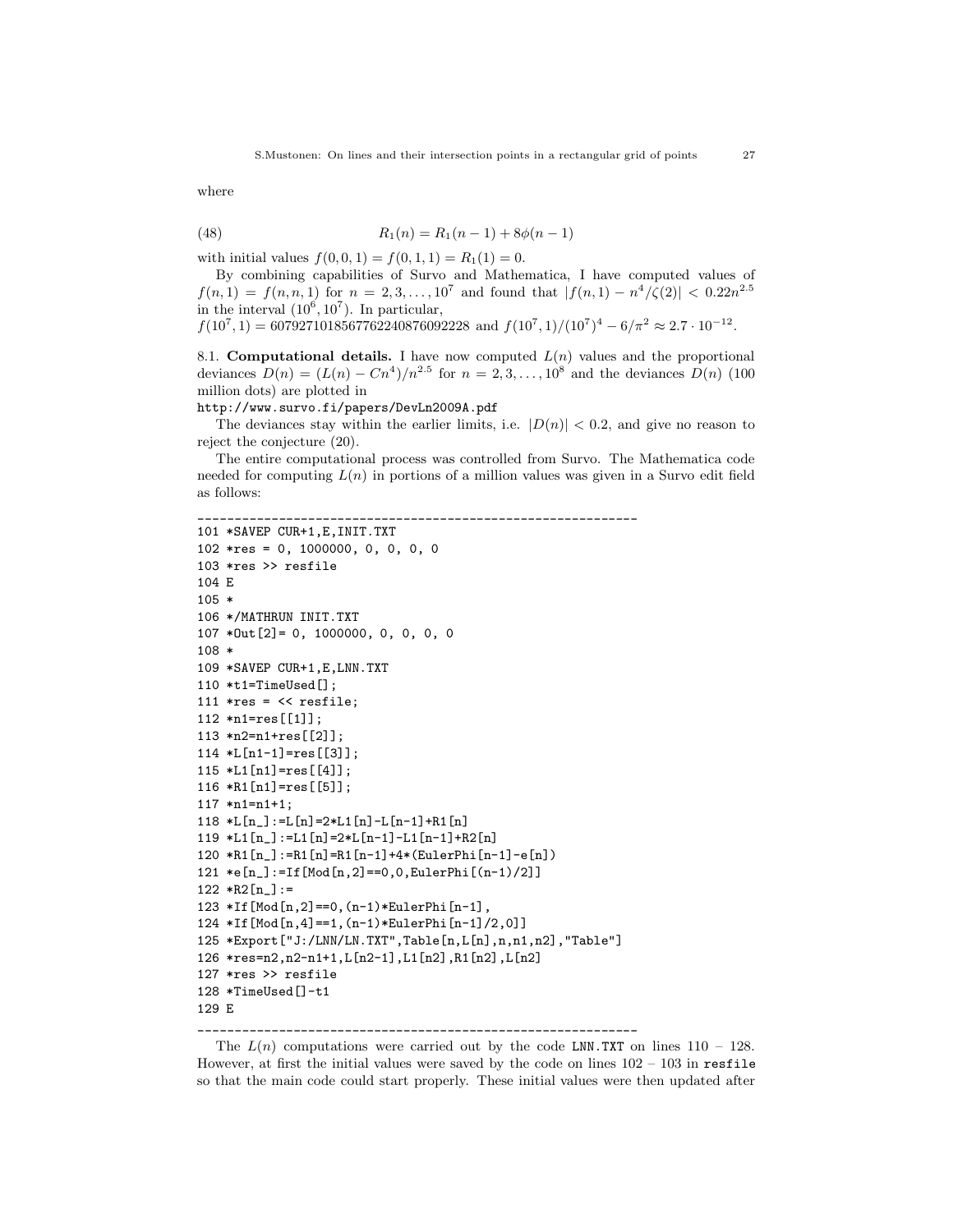each run of the main code. Without this kind of partitioning the process would become almost impossible due to shortage of memory.

The /MATHRUN command (Survo macro) on the line 106 just called Mathematica to run the initialization code silently.

The same /MATHRUN command was then activated repeatedly to call the main code as follows:

```
____________________________________________________________
131 */MATHRUN LNN.TXT
132 *Out[15]= J:/LNN/LN.TXT
133 *Out[16]= 1000000, 1000000, 227971751347400065430960,
134 *> 227972207291464138543601, 911889250864, 227972663236440100907106
135 *Out[18]= 111.041
136 *
137 *>COPY LNN.TXT+CRLF.TXT LNN1.TXT
138 *
139 */MATHRUN LNN.TXT
140 *Out[15]= J:/LNN/LN.TXT
141 *Out[16]= 2000000, 1000000, 3647555315673185187934080,
142 *> 3647558963232336748458307, 3647562987544, 3647562610795135871970078
143 *Out[18]= 113.833
144 *
145 *>COPY LNN.TXT+CRLF.TXT LNN2.TXT
146 *
147 */MATHRUN LNN.TXT
148 *Out[15]= J:/LNN/LN.TXT
149 *Out[16]= 3000000, 1000000, 18465761097482114973732680,
150 *> 18465773407997468652953031, 8207015539424, 18465785718521029347712806
151 *Out[18]= 115.237
152 *
153 *>COPY LNN.TXT+CRLF.TXT LNN3.TXT
154 *
...
821 */MATHRUN LNN.TXT
822 *Out[15]= J:/LNN/LN.TXT
823 *Out[16]= 100000000, 1000000, 22797265407630329509904737831840,
824 *> 22797265863575644164147398533447, 9118906423118616,
825 *> 22797266319520967937296482353670
826 *Out[18]= 132.82
827 *
828 *>COPY LNN.TXT+CRLF.TXT LNN100.TXT
829 *
830 *SAVEP CUR+1,E,START100.TXT
831 *res= 100000000, 1000000, 22797265407630329509904737831840,
832 * 22797265863575644164147398533447, 9118906423118616, \
833 * 22797266319520967937296482353670
834 *res >> resfile
835 E
____________________________________________________________
```
The first /MATHRUN command on line 131 gave results on lines  $132 - 135$ . The  $L(n)$ values,  $n = 1, 2, \ldots, 10^6$  were saved in a text file LN.TXT. The new initial values are displayed on lines 133 – 134 (saved for the next round internally by Mathematica in resfile) and the run took about 111 seconds (line 135).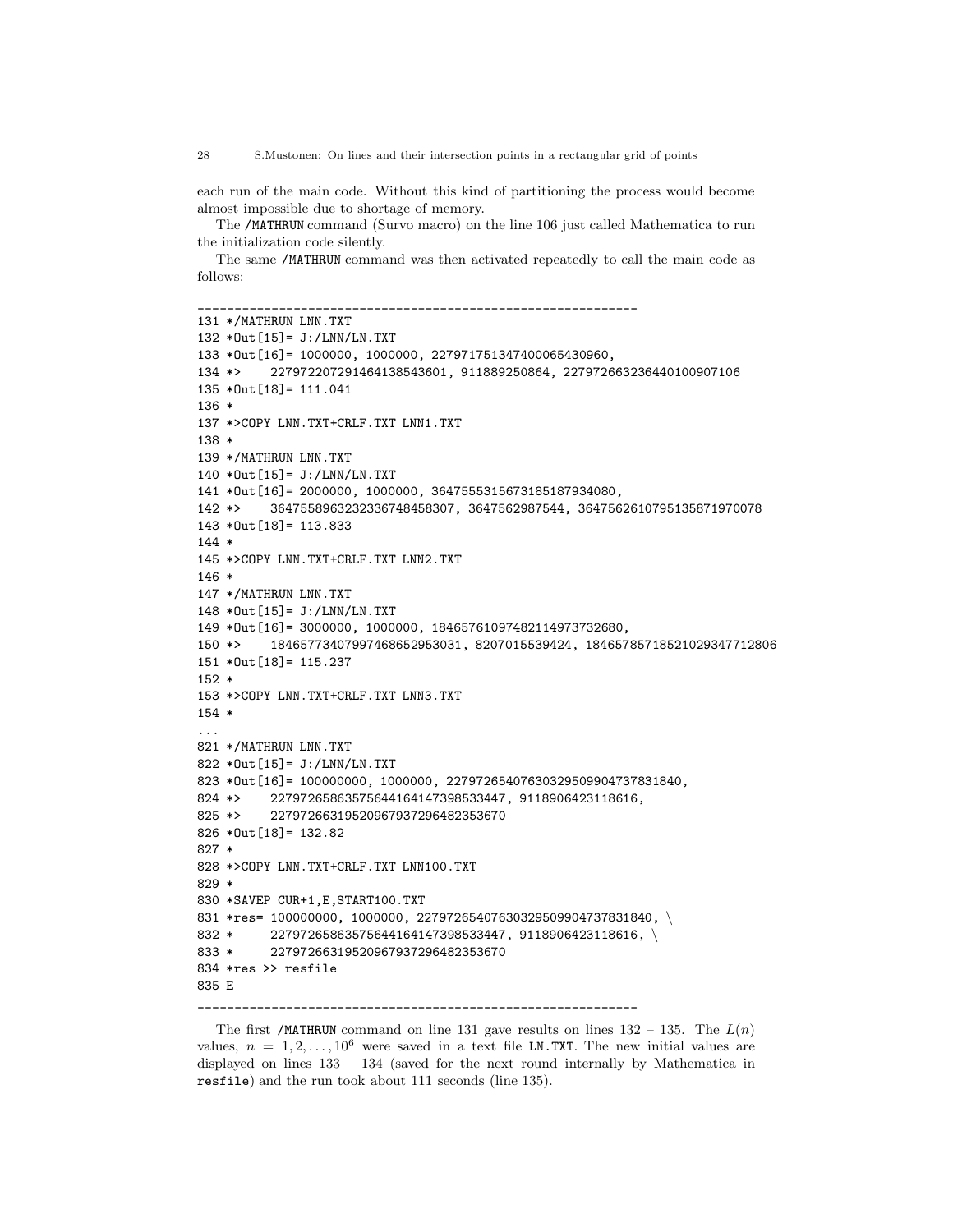In subsequent runs, the time seems to increase very slowly which is an indication of the efficiency of the recursive formulas (21) when used in this partitioned way.

The file LN.TXT was renamed as LNN1.TXT and line end characters were appended at the end of the last line (which for some odd reason is not done by Mathematica although those characters appear at the end of all preceding 999999 lines).

The next activation of /MATHRUN LNN.TXT (line 139) produces results until  $n = 2 \cdot 10^6$ . After 100 repetitions of this process the results appearing on lines 822 – 826 are obtained and thus the first 100 million values of  $L(n)$  have been gathered. <sup>6</sup>

If the process would be continued later, suitable initial values taken from the last results can be saved by first activating /SAVEP on line 830 and then /MATHRUN START100.TXT (even without knowing anything more about previous results).

The remaining steps for producing the proportional deviances and a graph of them are carried out by Survo in the following manner:

```
____________________________________________________________
101 *FILE CREATE LNN1
102 *FIELDS:
103 *1 N 8 n (#########)
104 *2 S 32 L (################################)
105 *3 N 8 D1 (##.##########)
106 *END
107 *
108 *.........................
109 *FILE SAVE LNN1.TXT,LNN1
110 *FIELDS:
111 *1 n [9]
112 *2 L
113 *END
114 *
115 *pi=3.141592653589793 C=(3/(2*pi))^2
116 *VAR D1=(L-C*n^4)/n^2/sqrt(n) TO LNN1
117 *
118 *..........
119 *FILE LOAD LNN1 / IND=ORDER,1000000
120 *DATA LNN1*,A,B,C
121 C n L D1
122 B 1000000 227972663236440100907106 0.0411801129
123 *124 *.....................
125 *SIZE=180,250 XDIV=0,1,0 YDIV=0,1,0 HEADER= XLABEL= YLABEL= D1=-0.2,0.2
126 *FRAME=1 YSCALE=-0.2:,-0.1:,0:,0.1:,0.2: GRID=Y LINE=1 TICKLENGTH=0
127 *HOME=100,100 PEN=[Swiss(7)] TEXTS=T T=1,160,5
128 *
129 *PLOT LNN1,n,D1 / DEVICE=PS,GRAPH1.PS n=1,1000000 XSCALE=1:,1000000:
```
\_\_\_\_\_\_\_\_\_\_\_\_\_\_\_\_\_\_\_\_\_\_\_\_\_\_\_\_\_\_\_\_\_\_\_\_\_\_\_\_\_\_\_\_\_\_\_\_\_\_\_\_\_\_\_\_\_\_\_\_

A Survo data file LNN1 is created (lines  $101 - 106$ ) and results from text file LNN1.TXT are saved in it (lines  $109 - 113$ ). The proportional deviances D1 are computed by the VAR command (line 116) and the last case  $n = 10^6$  is checked (lines 119 – 122). Finally, the first partial graph as a PostScript file GRAPH1.PS is drawn by a PLOT scheme defined on lines 125 – 129.

The same setup is copied to produce all 100 partial grahs and these graphs are combined to a final one by using the Survo command EPS JOIN stepwise.

 ${}^{6}$ For  $n = 10^{8}$ ,  $L(n) = 22797266319520967937296482353670$  and  $L(n)/n^{4} - C \approx -5 \cdot 10^{-14}$ .